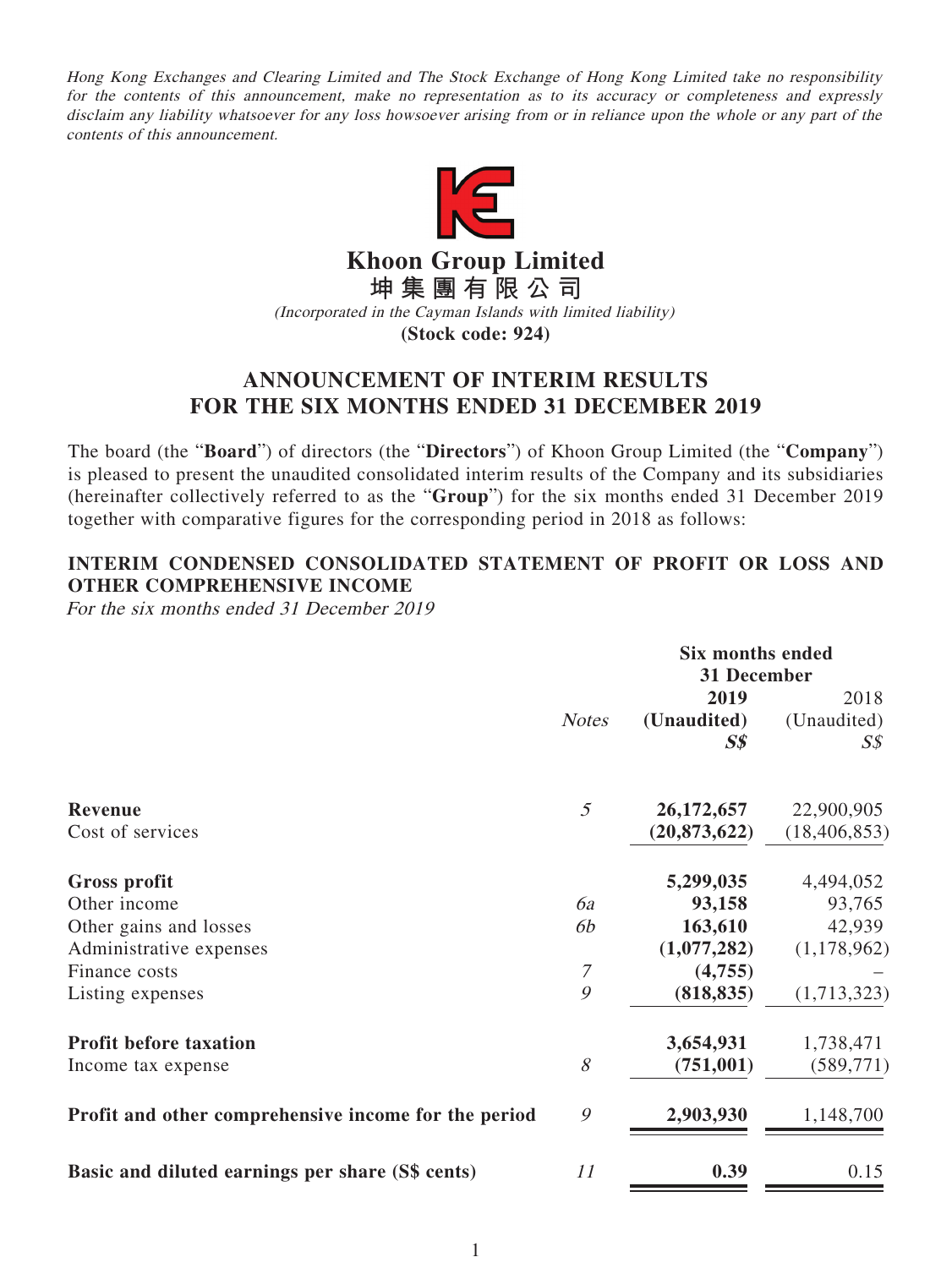# **INTERIM CONDENSED CONSOLIDATED STATEMENT OF FINANCIAL POSITION** As at 31 December 2019

|                                                                                                                                                          | <b>Notes</b>                | As at<br>31 December<br>2019<br>(Unaudited)<br>S\$            | As at<br>30 June<br>2019<br>(Audited)<br>$S\mathcal{S}$ |
|----------------------------------------------------------------------------------------------------------------------------------------------------------|-----------------------------|---------------------------------------------------------------|---------------------------------------------------------|
| <b>ASSETS AND LIABILITIES</b>                                                                                                                            |                             |                                                               |                                                         |
| <b>Non-current assets</b><br>Property, plant and equipment<br>Investment property<br>Right-of-use assets                                                 | 12<br>13                    | 855,476<br>863,923<br>150,981                                 | 881,242<br>871,934                                      |
| Deposits                                                                                                                                                 | 15a                         | 113,700                                                       | 113,700                                                 |
|                                                                                                                                                          |                             | 1,984,080                                                     | 1,866,876                                               |
| <b>Current assets</b><br>Trade receivables<br>Other receivables, deposits and prepayments<br>Contract assets<br>Bank balances and cash<br>Fixed deposits | 14<br>15b<br>16<br>17<br>17 | 4,070,608<br>491,906<br>42,728,538<br>3,099,326<br>17,547,800 | 2,688,824<br>1,704,862<br>32,768,152<br>5,993,458       |
|                                                                                                                                                          |                             | 67,938,178                                                    | 43,155,296                                              |
| <b>Current liabilities</b><br>Trade and other payables<br>Income tax payable                                                                             | 18                          | 29,865,605<br>1,820,437<br>31,686,042                         | 29,041,325<br>1,578,237<br>30,619,562                   |
| <b>Net current assets</b>                                                                                                                                |                             | 36,252,136                                                    | 12,535,734                                              |
| <b>Total assets less current liabilities</b>                                                                                                             |                             | 38,236,216                                                    | 14,402,610                                              |
| <b>Non-current liability</b><br>Deferred tax liabilities<br>Lease liabilities                                                                            | 19                          | 61,099<br>158,696                                             | 53,603                                                  |
|                                                                                                                                                          |                             | 219,795                                                       | 53,603                                                  |
| <b>Net assets</b>                                                                                                                                        |                             | 38,016,421                                                    | 14,349,007                                              |
| <b>EQUITY</b><br><b>Capital and reserves</b><br>Share capital<br>Share premium<br>Merger reserve<br>Accumulated profits                                  | 20                          | 1,742,143<br>31,944,461<br>(11, 417, 891)<br>15,747,708       | 52<br>12,917,842<br>(11, 417, 891)<br>12,849,004        |
| <b>Equity attributable to owners of the Company</b>                                                                                                      |                             | 38,016,421                                                    | 14,349,007                                              |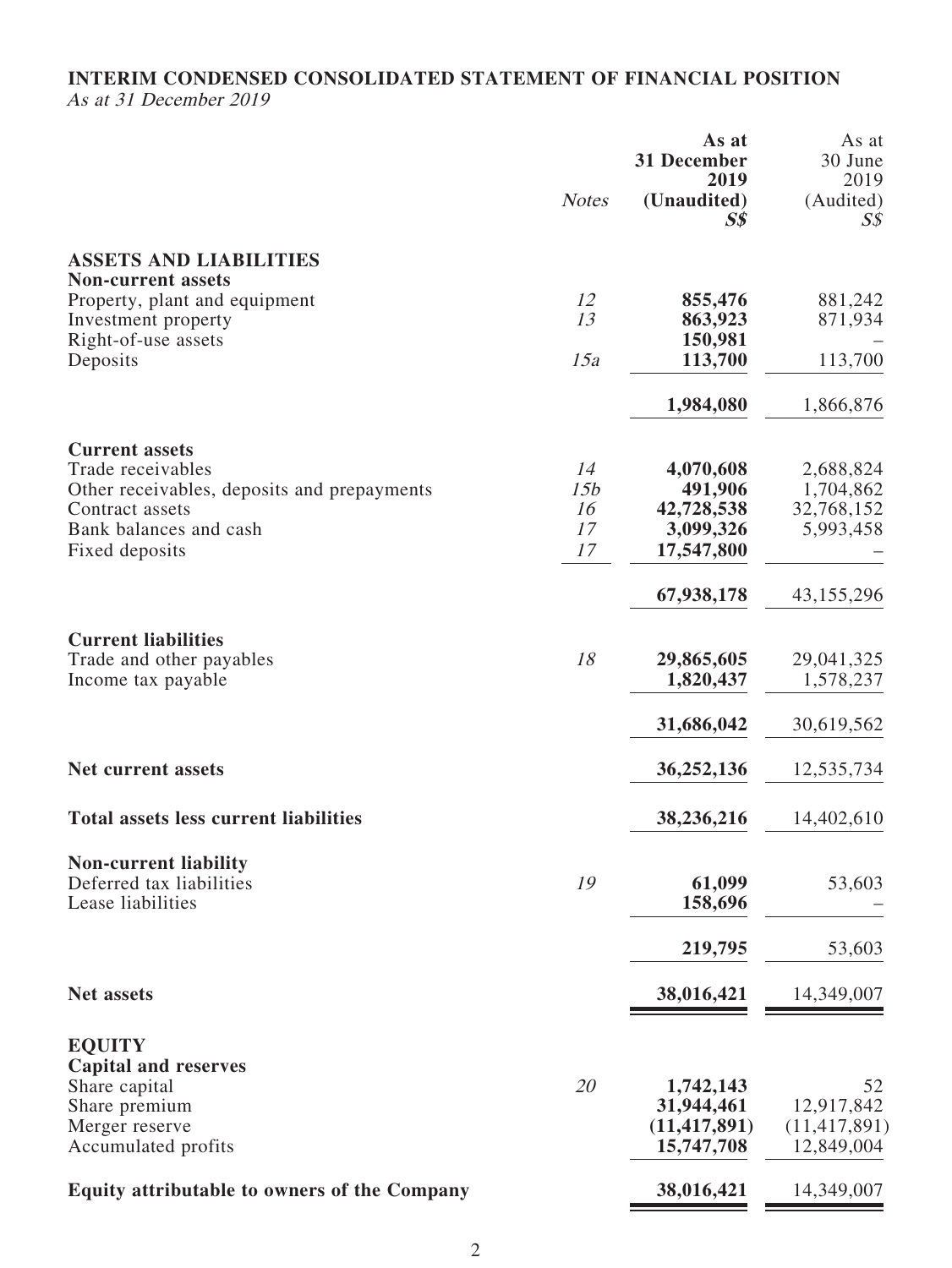## **NOTES TO THE INTERIM CONDENSED CONSOLIDATED FINANCIAL STATEMENTS** For the six months ended 31 December 2019

### **1 GENERAL**

The Company was incorporated and registered as an exempted company in the Cayman Islands with limited liability on 24 July 2018 and its registered office is located at P.O. Box 1350, Clifton House, 75 Fort Street, Grand Cayman KY1-1108, Cayman Islands. The Company was registered with the Registrar of Companies in Hong Kong as a non-Hong Kong company under Part 16 of the Companies Ordinance (Chapter 622 of the Laws of Hong Kong) (the "Companies Ordinance") on 18 September 2018 and the principal place of business in Hong Kong is Unit B, 17th Floor, United Centre, 95 Queensway, Hong Kong. The head office and principal place of business of the Group is at Block 5000 Ang Mo Kio Avenue 5, #04-01, Techplace II, Singapore 569870. The shares of the Company have been listed on the Main Board of The Stock Exchange of Hong Kong Limited (the "Stock Exchange") with effect from 5 July 2019 (the "Listing Date").

The Company is a subsidiary of Lead Development Investment Limited ("Lead Development"), incorporated in the British Virgin Islands (the "BVI"), which is also the Company's ultimate holding company. Lead Development is owned by Mr. Ang Jui Khoon ("Mr. JK Ang") and his son Mr. Ang Kok Kwang ("Mr. KK Ang").

The Company is an investment holding company and the principal activities of its operating subsidiary, Khoon Engineering Contractor Pte. Ltd. ("Khoon Engineering"), are the provision of electrical engineering services.

The interim condensed consolidated financial statements are presented in Singapore Dollars ("S\$"), which is also the functional currency of the Company.

### **2 GROUP REORGANISATION AND BASIS OF PREPARATION AND PRESENTATION OF THE INTERIM CONDENSED CONSOLIDATED FINANCIAL STATEMENTS**

In preparing for the initial listing of the shares of the Company on the Stock Exchange, the companies comprising the Group underwent a group reorganisation (the "Reorganisation") as described below. Prior to the Reorganisation, Khoon Engineering, the only operating subsidiary of the Group, was controlled by Mr. JK Ang and Mr. KK Ang (collectively, the "Controlling Shareholders"), who owned 87.3% and 12.7% of equity interest in Khoon Engineering, respectively. The Controlling Shareholders have been managing and controlling Khoon Engineering on a collective basis on all decisions, including but not limited to, financial, management and operational matters of Khoon Engineering. Each of the Controlling Shareholders has reiterated his agreement in writing that, in respect of the aforesaid matters in relation to Khoon Engineering, they have always been acting in concert.

The Reorganisation comprised the following steps:

### **(i) Incorporation of Lead Development and Top Stride Investment Limited ("Top Stride")**

On 4 July 2018, Lead Development was incorporated in the BVI with liability limited by shares and is authorised to issue a maximum of 50,000 shares of a single class with no par value. On 4 July 2018, 13,091 ordinary shares and 1,909 ordinary shares of Lead Development were issued and allotted to Mr. JK Ang and Mr. KK Ang respectively, for cash consideration, pursuant to the memorandum and articles of association of Lead Development.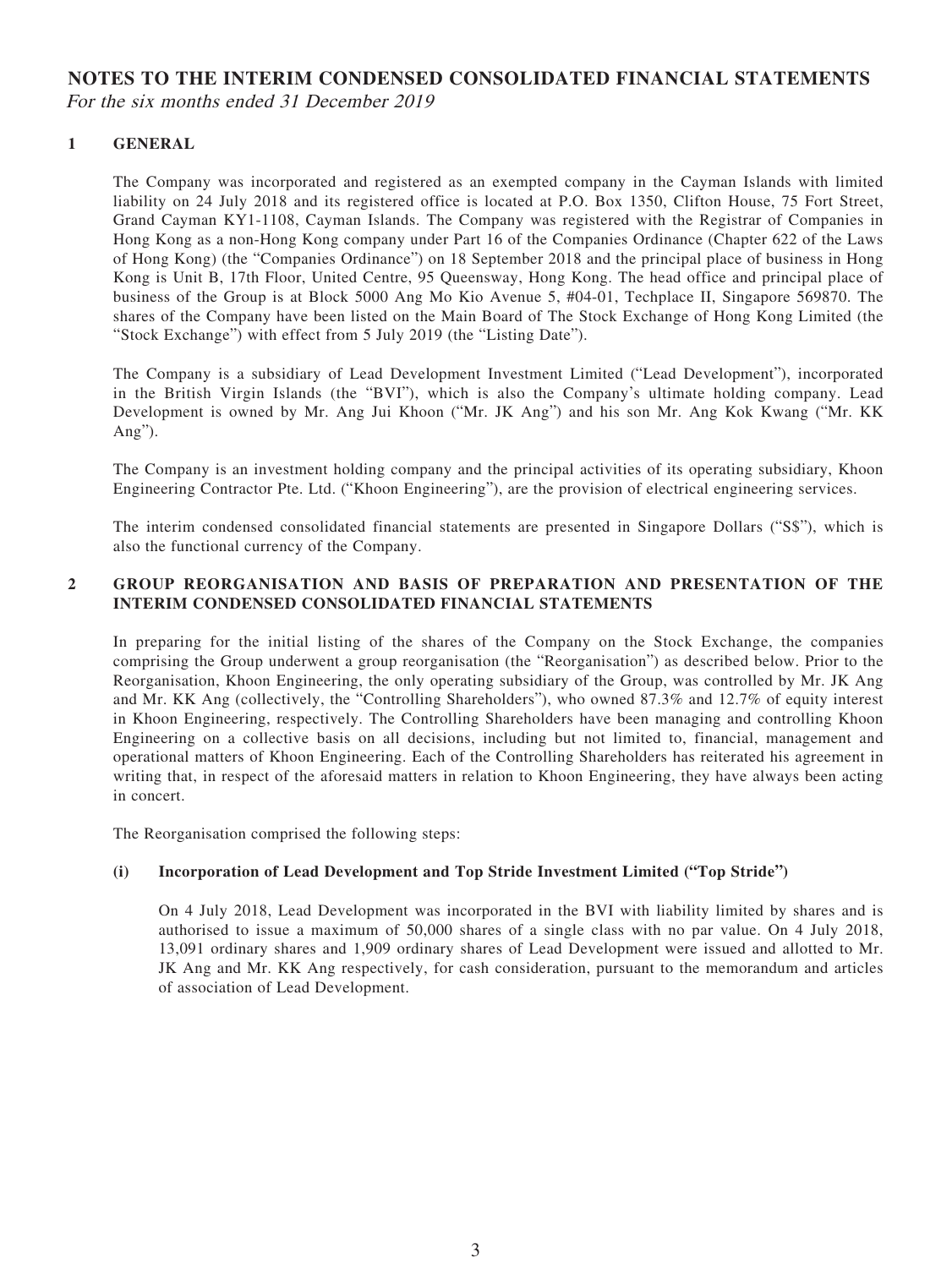On 28 June 2018, Top Stride was incorporated in the BVI with liability limited by shares and is authorised to issue a maximum of 50,000 shares of a single class with no par value. On 28 June 2018, 13,091 ordinary shares and 1,909 ordinary shares of Top Stride were issued and allotted to Mr. JK Ang and Mr. KK Ang respectively with a total consideration of United States dollar ("US\$") 2 (equivalent to S\$3) pursuant to the memorandum and articles of association of Top Stride.

#### **(ii) Incorporation of the Company**

On 24 July 2018, the Company was incorporated in the Cayman Islands as an exempted company with limited liability with an initial authorised share capital of Hong Kong Dollar ("HK\$") 100,000 divided into 10,000,000 shares with par value of HK\$0.01 each.

On 24 July 2018, one nil-paid subscriber share was allotted and issued to the initial subscriber, and was transferred to Lead Development on the same day, after which the Company became wholly-owned by Lead Development.

### **(iii) Acquisition of Khoon Engineering by Top Stride**

On 31 August 2018, Mr. JK Ang and Mr. KK Ang, as vendors, and Top Stride, as purchaser, entered into a sale and purchase agreement, pursuant to which Top Stride acquired 1,309,090 shares and 190,910 shares of Khoon Engineering, representing all of its issued shares in aggregate, from Mr. JK Ang and Mr. KK Ang, at the consideration of S\$10,606,810 and S\$1,546,835 respectively. In settlement of the aforesaid consideration, Top Stride issued and allotted 13,091 ordinary shares and 1,909 ordinary shares, credited as fully paid, to Mr. JK Ang and Mr. KK Ang respectively.

Upon completion of the above acquisition on 31 August 2018, Khoon Engineering became a wholly-owned subsidiary of Top Stride.

#### **(iv) Acquisition of Top Stride by the Company**

On 12 March 2019, Mr. JK Ang and Mr. KK Ang, as vendors, and the Company, as purchaser, entered into a sale and purchase agreement, pursuant to which the Company acquired 26,182 shares and 3,818 shares of Top Stride, representing all of its issued shares in aggregate, from Mr. JK Ang and Mr. KK Ang respectively, at the consideration of S\$11,273,877 and S\$1,644,017 respectively. In settlement of the aforesaid consideration, the Company issued and allotted 29,999 shares, credited as fully paid, to Lead Development, and crediting as fully paid at par one nil-paid share held by Lead Development, at the instructions of Mr. JK Ang and Mr. KK Ang.

Following the aforesaid acquisition, Khoon Engineering became indirectly wholly owned by the Company.

As a result of the Reorganisation as completed on 12 March 2019, the Company became the holding company of the Group with its business being conducted through the operating subsidiary in Singapore, i.e. Khoon Engineering.

The Group resulting from the Reorganisation is regarded as a continuing entity. Accordingly, the interim condensed consolidated financial statements have been prepared to include the financial statements of the companies now comprising the Group as if the group structure upon the completion of the Reorganisation had been in existence throughout the period, or since their respective dates of incorporation or establishment where this is a shorter period.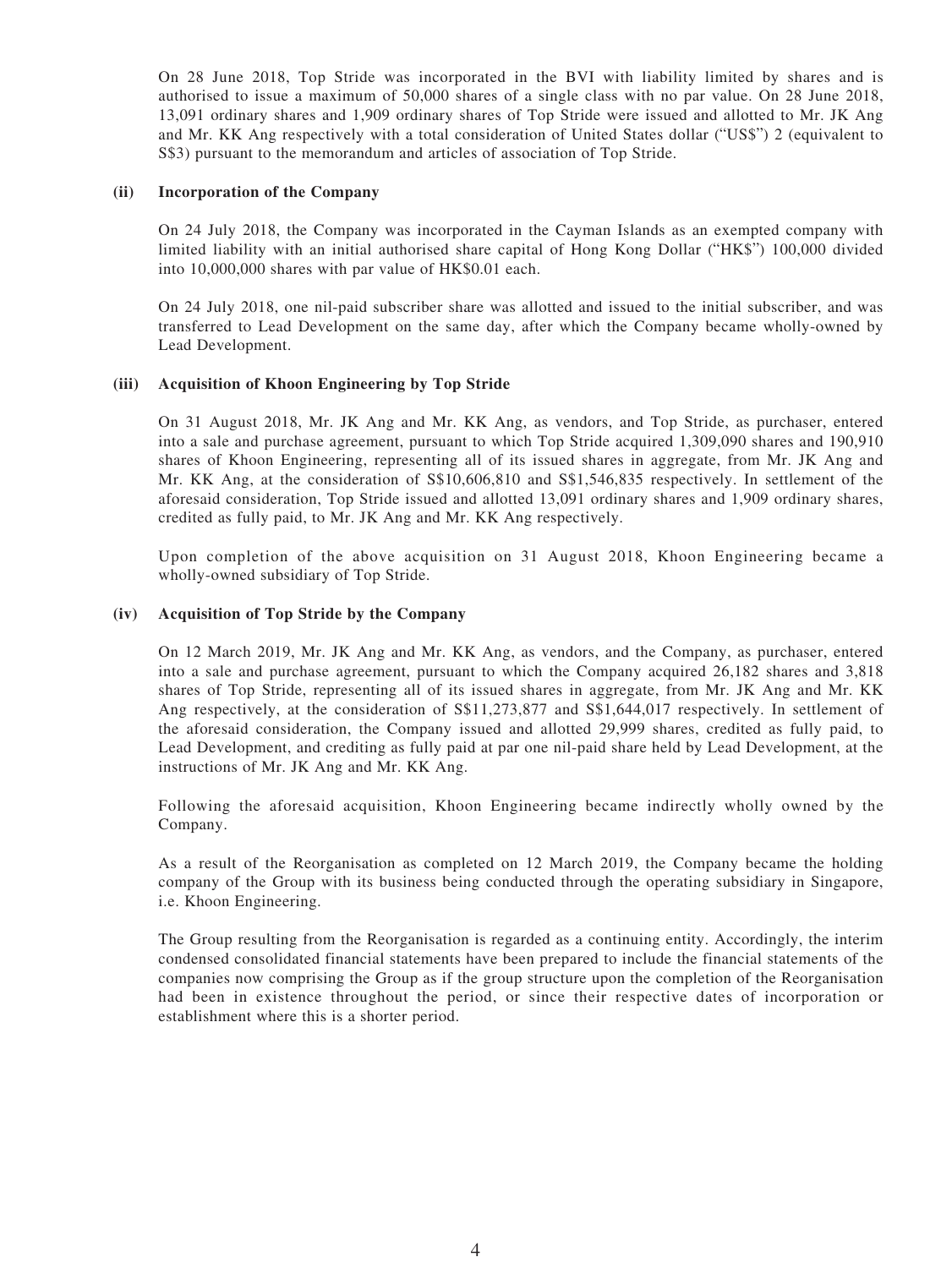### **3 ADOPTION OF NEW AND REVISED STANDARDS**

### **New and amended International Financial Reporting Standards ("IFRS") Standards issued but not yet effective**

At the date of authorisation of these interim condensed consolidated financial statements, the Group has not early applied the following new and amendments to IFRS or International Accounting Standards ("IAS") or interpretations of the IFRS Interpretations Committee ("IFRIC") that have been issued but are not yet effective, which are relevant to the Group:

| Amendments to IFRS 3           | Definition of a Business <sup>1</sup>                |
|--------------------------------|------------------------------------------------------|
| Amendments to IFRS 1 and IAS 8 | Definition of Material <sup>2</sup>                  |
| Framework                      | Amendments to References to the Conceptual Framework |
|                                | in IFRS Standards <sup>2</sup>                       |

- 1 Effective for business combinations and assets acquisition date is on or after the beginning of the first annual period beginning on or after 1 January 2020.
- 2 Effective for annual periods beginning on or after 1 January 2020.

Except as described below, the Directors consider that the application of the other new and amendments to IFRS Standards is unlikely to have a material impact on the Group's interim condensed consolidated financial position and performance as well as disclosure in the foreseeable future:

### **IFRS 16 Leases**

IFRS 16 introduces new or amended requirements with respect to lease accounting. It introduces significant changes to the lessee accounting by removing the distinction between operating and finance lease and requiring the recognition of a right-of-use asset and a lease liability at commencement for all leases, with exemption for short-term leases and leases of low value assets. In contrast to lessee accounting, the requirements for lessor accounting have remained largely unchanged. The impact of the adoption of IFRS 16 on the Group's interim condensed consolidated financial statements is described below.

The date of initial application of IFRS 16 for the Group is 1 July 2019.

In applying IFRS 16 for the first time, the Group has used the following practical expedients permitted by the Standard:

- No reassessment on whether a contract is or contains a lease if the contract was entered into before 1 July 2019. Accordingly, the definition of a lease in accordance with IAS 17 and IFRIC 4 will continue to be applied to those leases entered or modified before 1 July 2019.
- For short-term leases (lease term of 12 months or less) and leases of low-value assets, the Group has opted to recognise a lease expense on a straight-line basis as permitted by IFRS 16. This expense is presented within administrative expenses in the interim condensed consolidated statement of profit or loss.
- The Group accounted for operating leases with a remaining lease term of less than 12 months as at 1 July 2019 as short-term leases.
- The Group has used hindsight in determining the lease term where the contract contains options to extend or terminate the lease.
- The Group has applied a single discount rate to a portfolio of leases with reasonably similar characteristics.
- The Group has excluded initial direct costs for the measurement of the right-of-use asset at the date of initial application.
- The Group has adjusted right-of-use assets by the amount of provision for onerous leases recognised under IAS 17 to approximate impairment.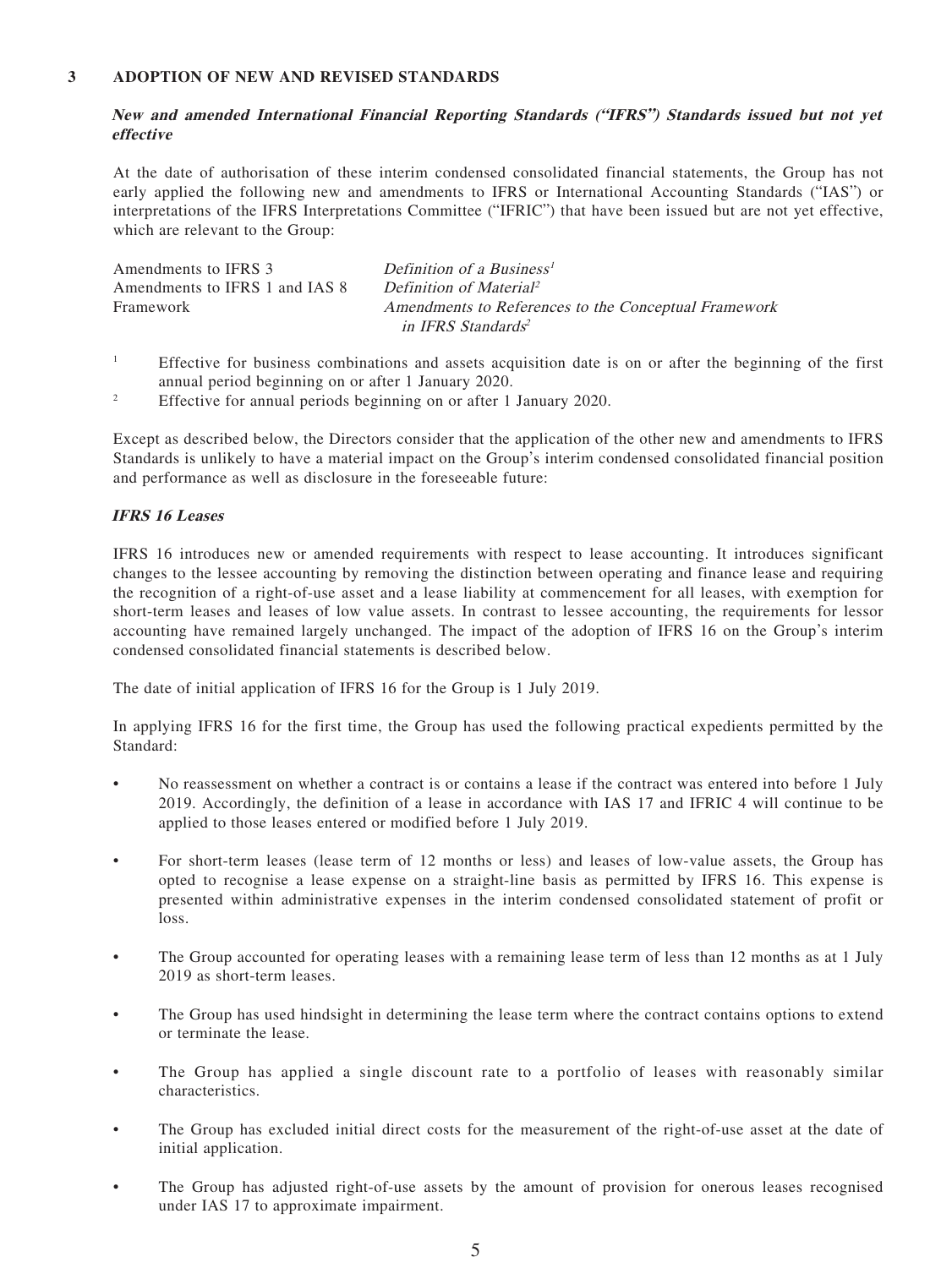#### **Impact of the new definition of a lease**

The change in definition of a lease mainly relates to the concept of control. IFRS 16 distinguishes between leases and service contracts on the basis of whether the use of an identified asset is controlled by the customer. Control is considered to exist if the customer has:

- the right to obtain substantially all of the economic benefits from the use of an identified asset; and
- the right to direct the use of that asset.

The Group applies the definition of a lease and related guidance set out in IFRS 16 to all lease contracts entered into or modified on or after 1 July 2019 (whether it is a lessor or a lessee in the lease contract). In preparation for the first-time application of IFRS 16, the Group had carried out an implementation project. The project has shown that the new definition in IFRS 16 does not change significantly the scope of contracts that meet the definition of a lease for the Group.

### **Impact on Lessee Accounting**

### Operating leases

IFRS 16 changes how the Group accounts for leases previously classified as operating leases under IAS 17, which were off-balance sheet.

Applying IFRS 16, for all leases (except as noted below), the Group:

- a) has recognised right-of-use assets and lease liabilities in the interim condensed consolidated statement of financial position, initially measured at the present value of the future lease payments;
- b) has recognised depreciation of right-of-use assets and interest on lease liabilities in the interim condensed consolidated statement of profit or loss; and
- c) has separated the total amount of cash paid into a principal portion (presented within financing activities) and interest (presented within operating activities) in the interim condensed consolidated statement of cash flows.

Lease incentives (e.g. rent-free period) are recognised as part of the measurement of the right-of-use assets and lease liabilities whereas under IAS 17 they resulted in the recognition of a lease liability incentive, amortised as a reduction of rental expenses on a straight-line basis.

Under IFRS 16, right-of-use assets are tested for impairment in accordance with IAS 36 Impairment of Assets. This will replace the previous requirement to recognise a provision for onerous lease contracts.

For short-term leases (lease term of 12 months or less) and leases of low-value assets (such as personal computers and office furniture), the Group has opted to recognise a lease expense on a straight-line basis as permitted by IFRS 16. This expense is presented within administrative expenses in the interim condensed consolidated statement of profit or loss.

The Group has applied IFRS 16 retrospectively with the cumulative effect of initially applying the Standard recognised as a adjustment to the opening balance of retained earnings at the date of initial application, as permitted under the specific transition provisions in the Standard. Lease liabilities were measured at the present value of the remaining lease payments, discounted using the Group's incremental borrowing rate as of 1 July 2019. The weighted average lessee's incremental borrowing rate applied to the lease liabilities on 1 July 2019 was 5.3%.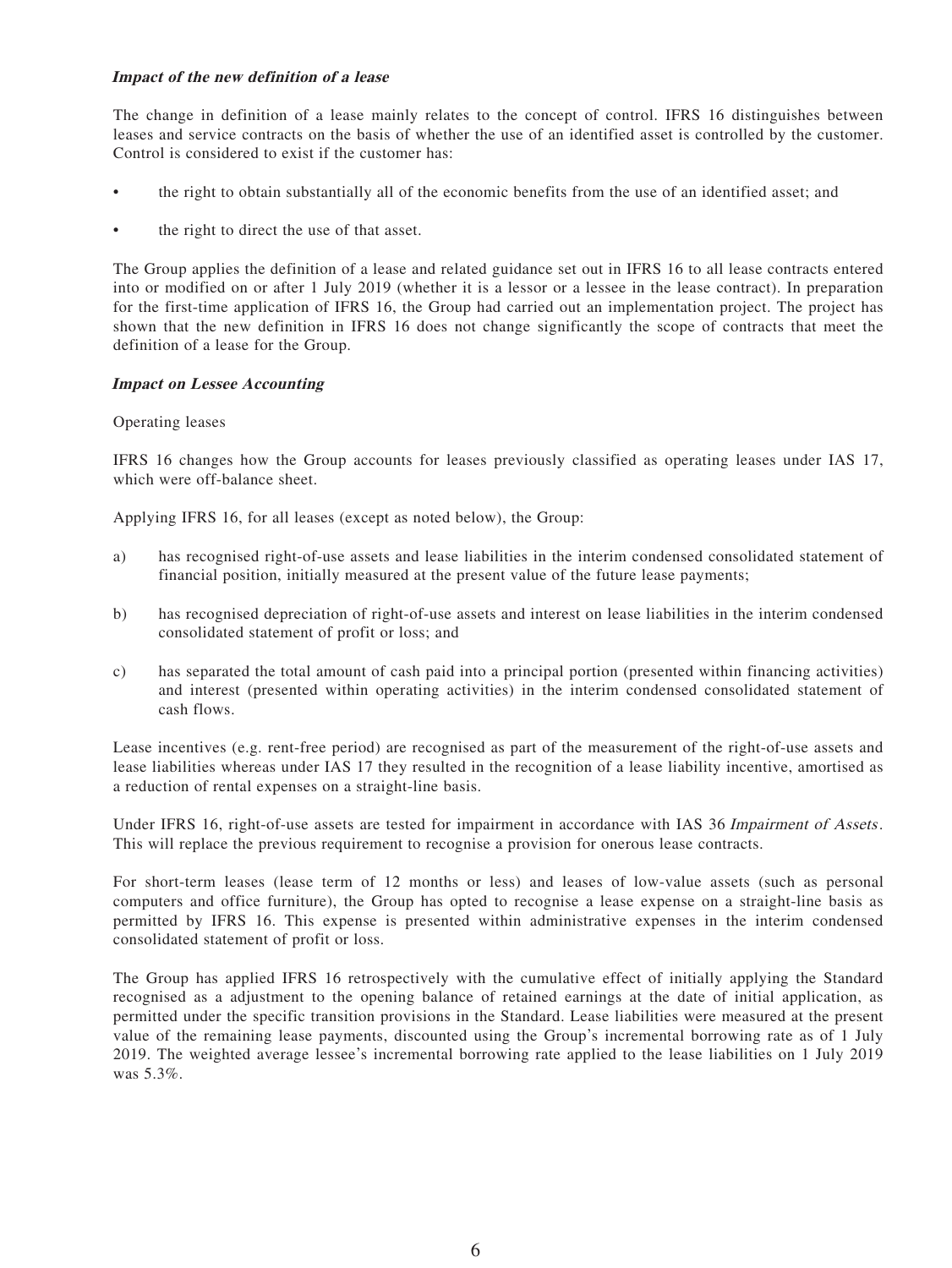Explanation of difference between operating lease commitments and lease liabilities:

|                                                                         | 2019<br>S\$ |
|-------------------------------------------------------------------------|-------------|
|                                                                         | (Unaudited) |
| Operating lease commitments disclosed as at 30 June 2019                | 298,290     |
| Less: Short-term leases recognised on a straight-line basis as expenses | (113, 490)  |
|                                                                         | 184,800     |
| Discounted using the Group's incremental borrowing rate of 5.3%         | 176,439     |
| Add: Finance lease liabilities recognised as at 30 June 2019            | 13,743      |
| Lease liability recognised as at 1 July 2019                            | 190,182     |

The right-of-use assets for property leases were measured on a retrospective basis as if the Standard had been applied since the commencement date. Other right-of-use assets were measured at the amount equal to the lease liability, adjusted by the amount of any prepaid or accrued lease payments relating to that lease recognised in the statement of financial position immediately before the date of initial application. Consequently, right-of-use assets of S\$184,524 were recognised on 1 July 2019, the net decrease of retained earnings of S\$5,226 was recognised on 1 July 2019.

#### **4 SIGNIFICANT ACCOUNTING POLICIES**

#### **Basis of Accounting**

The interim condensed consolidated financial statements of the Group have been prepared in accordance with the IFRS issued by the International Accounting Standards Board ("IASB").

In addition, the interim condensed consolidated financial statements include applicable disclosures required by the Rules Governing the Listing of Securities on the Stock Exchange ("Listing Rules") and the applicable disclosures required by the Companies Ordinance.

#### **5 REVENUE AND SEGMENT INFORMATION**

Revenue represents the fair value of amounts received and receivable from provision of electrical engineering services being recognised over time, mainly comprising of (i) assisting to obtain statutory approvals; (ii) customisation and/or installation of electrical systems; and (iii) testing and commissioning by the Group to external customers. It also represents the revenue from contracts with customers.

Information is reported to the executive Directors, being the chief operating decision makers ("CODMs") of the Group, for the purposes of resource allocation and performance assessment. No other analysis of the Group's result nor assets and liabilities is regularly provided to the CODMs for review and the CODMs review the overall results and financial performance of the Group as a whole. Accordingly, only entity-wide disclosures on services, major customers and geographical information are presented in accordance with IFRS 8 Operating Segments.

An analysis of the Group's revenue for the six months ended 31 December 2018 and 2019 is as follows:

|                                                                     | For the six months ended<br>31 December |             |
|---------------------------------------------------------------------|-----------------------------------------|-------------|
|                                                                     | 2019                                    |             |
|                                                                     | <b>S\$</b>                              | SS          |
|                                                                     | (Unaudited)                             | (Unaudited) |
| Contract revenue from provision of electrical engineering services, |                                         |             |
| recognised over time                                                | 26, 172, 657                            | 22,900,905  |
|                                                                     |                                         |             |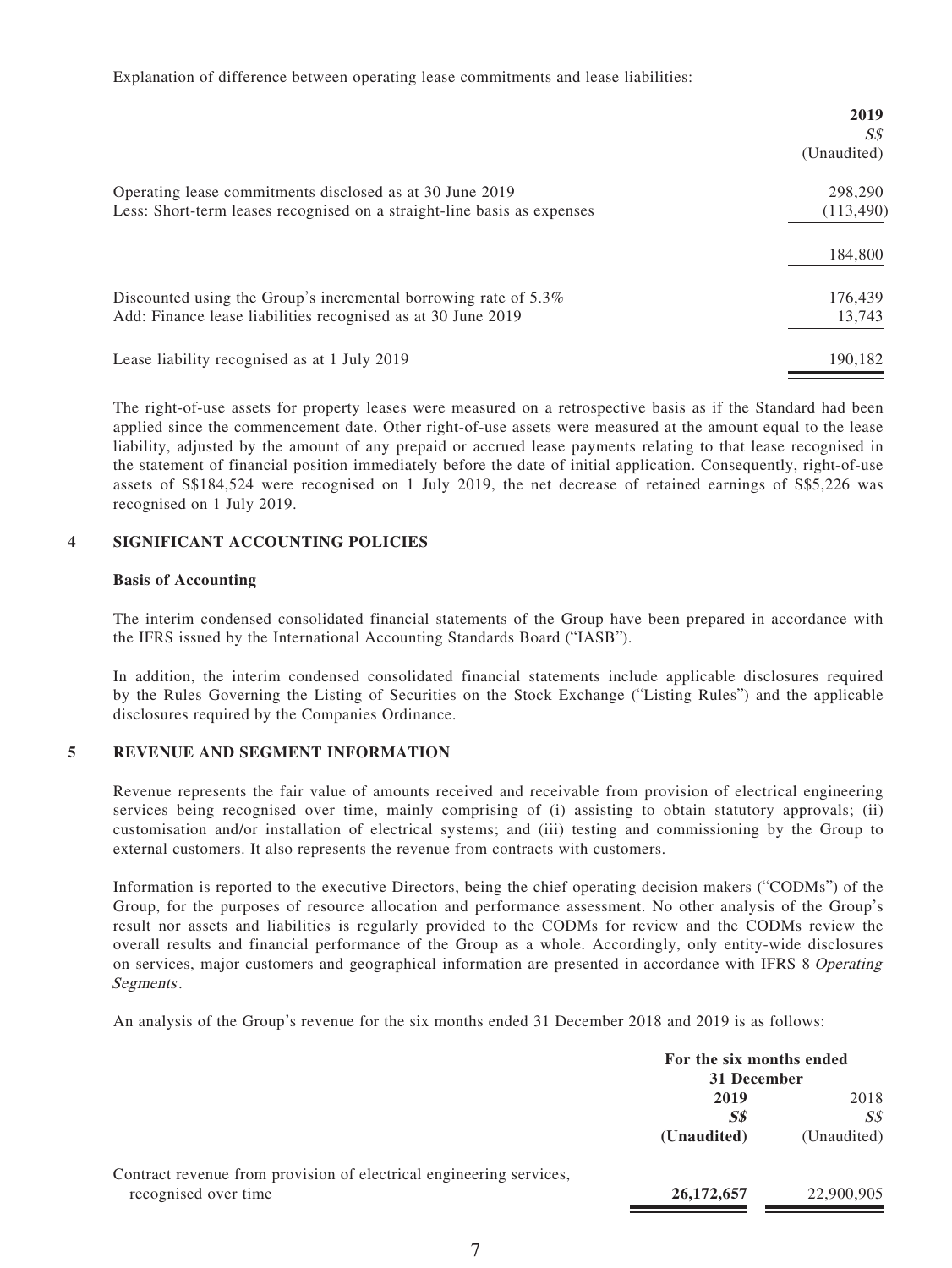All the Group's services are rendered directly with the customers. Contracts with the Group's customers as at 31 December 2019 are agreed in fixed-price with terms from 1 month to 67 months (31 December 2018: 1 month to 67 months).

Included in the Group's revenue for the six months ended 31 December 2019 is S\$19,403,087 (six months ended 31 December 2018: S\$20,131,409) derived from provision of electrical engineering services to the customers in public sector. Other revenue is derived from provision of electrical engineering services to the customers in private sector.

#### **Transaction price allocated to the remaining performance obligations**

The following table shows the aggregate amount of the transaction price allocated to performance obligations that are unsatisfied (or partially satisfied) as at the end of the reporting period.

|                                                    | For the six months ended<br>31 December |             |
|----------------------------------------------------|-----------------------------------------|-------------|
|                                                    |                                         |             |
|                                                    | 2019                                    | 2018        |
|                                                    | $\boldsymbol{S}\boldsymbol{S}$          | SS          |
|                                                    | (Unaudited)                             | (Unaudited) |
| Provision of electrical engineering services:      |                                         |             |
| - Within one year                                  | 38,741,183                              | 43,560,974  |
| - More than one year but not more than two years   | 16,577,321                              | 17,375,714  |
| - More than two years but not more than five years | 8,205,684                               | 4,072,704   |
|                                                    | 63,524,188                              | 65,009,392  |

Based on the information available to the Group at the end of the reporting period, the management of the Group expects the transaction price allocated to the unsatisfied (or partially satisfied) contracts as at 31 December 2019 and 2018 will be recognised as revenue during the years ended/ending 30 June 2019 to 2024.

#### **Information about the major customers**

The revenue from customers individually contributing over 10% of the total revenue of the Group during the six months ended 31 December 2018 and 2019 are as follows:

| For the six months ended<br>31 December |                        |
|-----------------------------------------|------------------------|
|                                         |                        |
|                                         | 2018<br>$S\mathcal{S}$ |
| (Unaudited)                             | (Unaudited)            |
| $N/A^*$                                 | 3,536,748              |
| $N/A^*$                                 | 2,386,010              |
| 3,101,342                               | 3,165,548              |
| $N/A^*$                                 | 3,244,007              |
| 2,711,528                               | $N/A^*$                |
|                                         | 2019<br>$S\$           |

Revenue did not contribute over  $10\%$  of the total revenue of the Group for the period.

#### **Geographical information**

The Group principally operates in Singapore, which is also its place of domicile. Revenue derived from Singapore represents 100% of the Group's total revenue for the six months ended 31 December 2019 (six months ended 31 December 2018: 100%) based on the location of services delivered. The Group's non-current assets are all located in Singapore.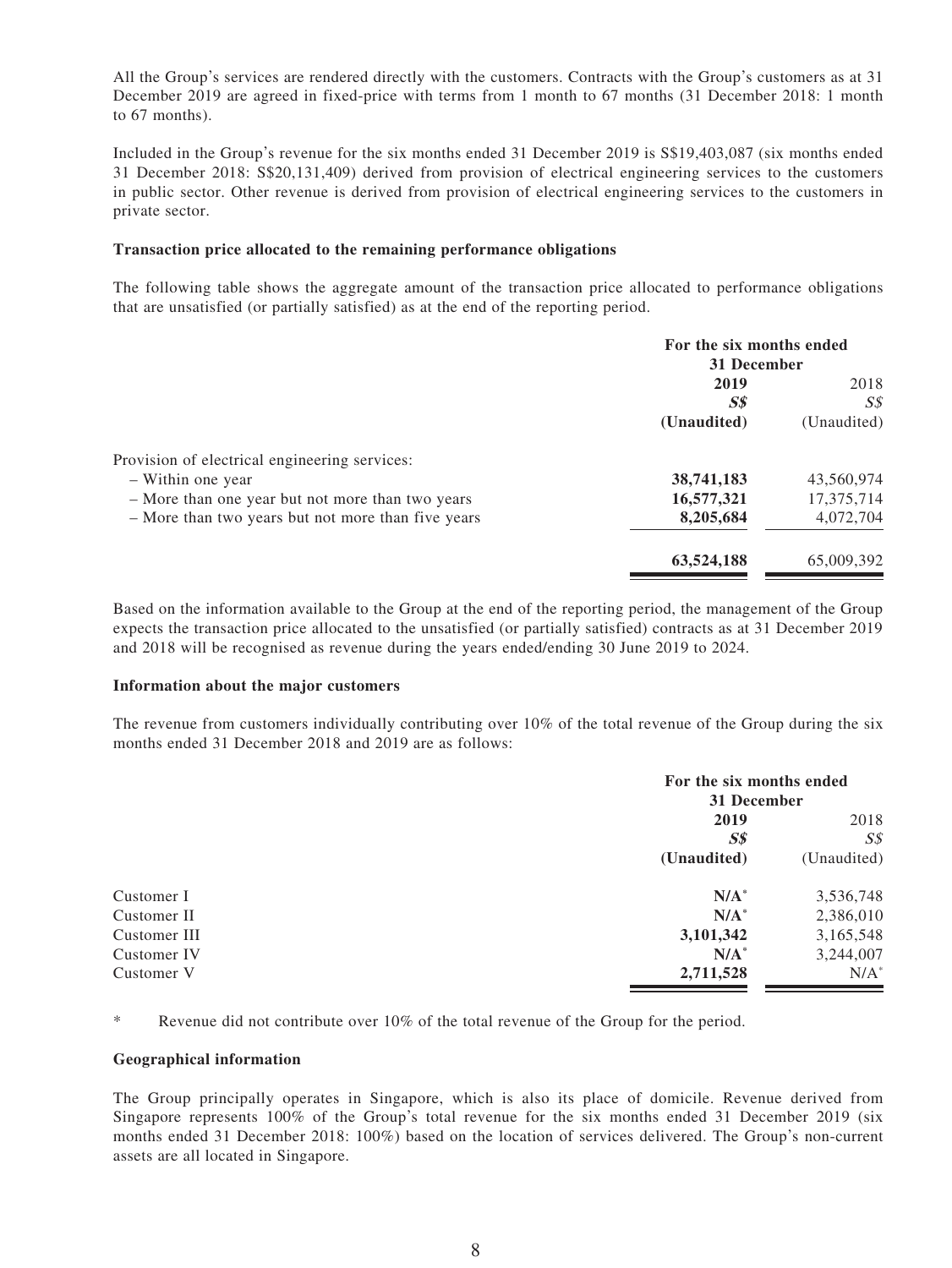#### **6 a. OTHER INCOME**

|                                      | For the six months ended<br>31 December |                |
|--------------------------------------|-----------------------------------------|----------------|
|                                      | 2019                                    | 2018           |
|                                      | $S\$                                    | $S\mathcal{S}$ |
|                                      | (Unaudited)                             | (Unaudited)    |
| Bank interest income                 | 71,606                                  | 21,434         |
| Government grants ( <i>Note A</i> )  | 2,598                                   | 11,849         |
| Rental income                        | 17,100                                  | 17,100         |
| Sponsorship income ( <i>Note B</i> ) |                                         | 30,000         |
| Others                               | 1,854                                   | 13,382         |
|                                      | 93,158                                  | 93,765         |

- Note A: Government grants mainly include the Wage Credit Scheme and Workforce Training and Upgrading Scheme. All of them are compensation for expenses or losses already incurred or for the purpose of giving immediate financial support to the Group with no future related costs.
- Note B: During the six months ended 31 December 2018, the Group received S\$30,000 sponsorship income from various suppliers for their participation in an enterprise ceremony.

### **6 b. OTHER GAINS AND LOSSES**

|                                                                  | For the six months ended<br>31 December |             |
|------------------------------------------------------------------|-----------------------------------------|-------------|
|                                                                  | 2019                                    | 2018        |
|                                                                  | $S\$                                    | SS          |
|                                                                  | (Unaudited)                             | (Unaudited) |
| Exchange gain                                                    | 195,535                                 | 12,137      |
| Reversal of (Allowance for) impairment loss on trade receivables | (31, 925)                               | 30,802      |
|                                                                  | 163,610                                 | 42.939      |

### **7 FINANCE COSTS**

|                   |             | For the six months ended<br>31 December |  |
|-------------------|-------------|-----------------------------------------|--|
|                   | 2019        | 2018                                    |  |
|                   | $S\$        | $S\mathcal{S}$                          |  |
|                   | (Unaudited) | (Unaudited)                             |  |
| Interest on:      |             |                                         |  |
| Lease liabilities | 4,755       | -                                       |  |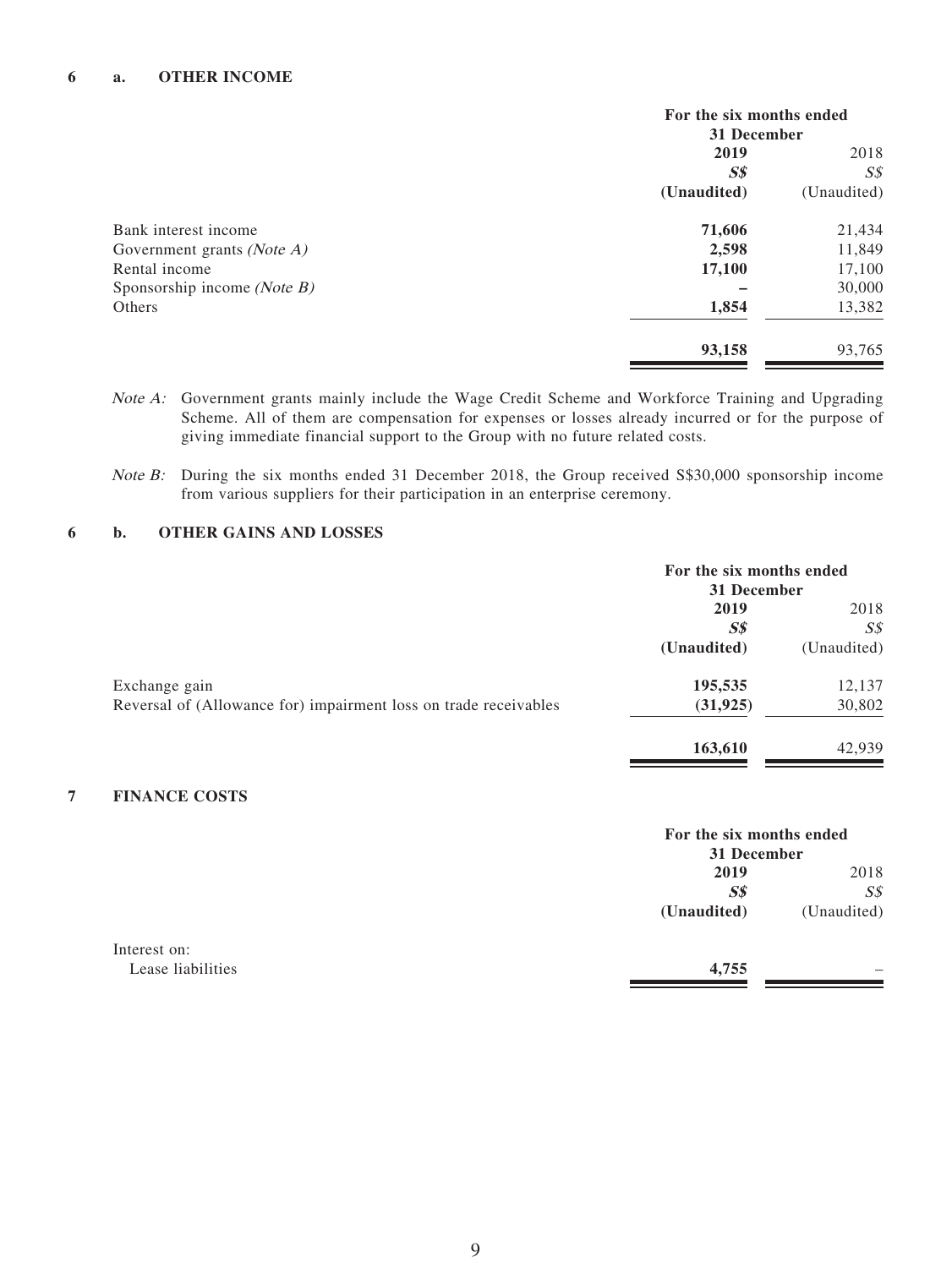|                                            | For the six months ended                 |             |
|--------------------------------------------|------------------------------------------|-------------|
|                                            | 31 December                              |             |
|                                            | 2019                                     | 2018        |
|                                            | $\boldsymbol{S}\boldsymbol{\mathcal{S}}$ | SS          |
|                                            | (Unaudited)                              | (Unaudited) |
| Tax expense comprises:                     |                                          |             |
| Current tax:                               |                                          |             |
| $-$ Singapore corporate income tax ("CIT") | 743,505                                  | 566,161     |
| Deferred tax expense (Note 19)             | 7,496                                    | 23,610      |
|                                            | 751,001                                  | 589,771     |
|                                            |                                          |             |

CIT is calculated at 17% of the estimated assessable profit. Singapore incorporated companies can also enjoy 75% tax exemption on the first S\$10,000 of normal chargeable income and a further 50% tax exemption on the next S\$190,000 for the Year of Assessment 2020 and 2021 of normal chargeable income.

The income tax expense for the period can be reconciled to the profit before taxation per the interim condensed consolidated statement of profit or loss and other comprehensive income as follows:

|                                                       | For the six months ended       |             |
|-------------------------------------------------------|--------------------------------|-------------|
|                                                       | 31 December                    |             |
|                                                       | 2019                           | 2018        |
|                                                       | $\boldsymbol{S}\boldsymbol{S}$ | SS          |
|                                                       | (Unaudited)                    | (Unaudited) |
| Profit before taxation                                | 3,654,931                      | 1,738,471   |
| Tax at applicable tax rate of 17%                     | 621,338                        | 295,540     |
| Tax effect of expenses not deductible for tax purpose | 147,324                        | 325,129     |
| Effect of tax concessions and partial tax exemptions  | (17,661)                       | (30, 898)   |
| Taxation for the period                               | 751,001                        | 589,771     |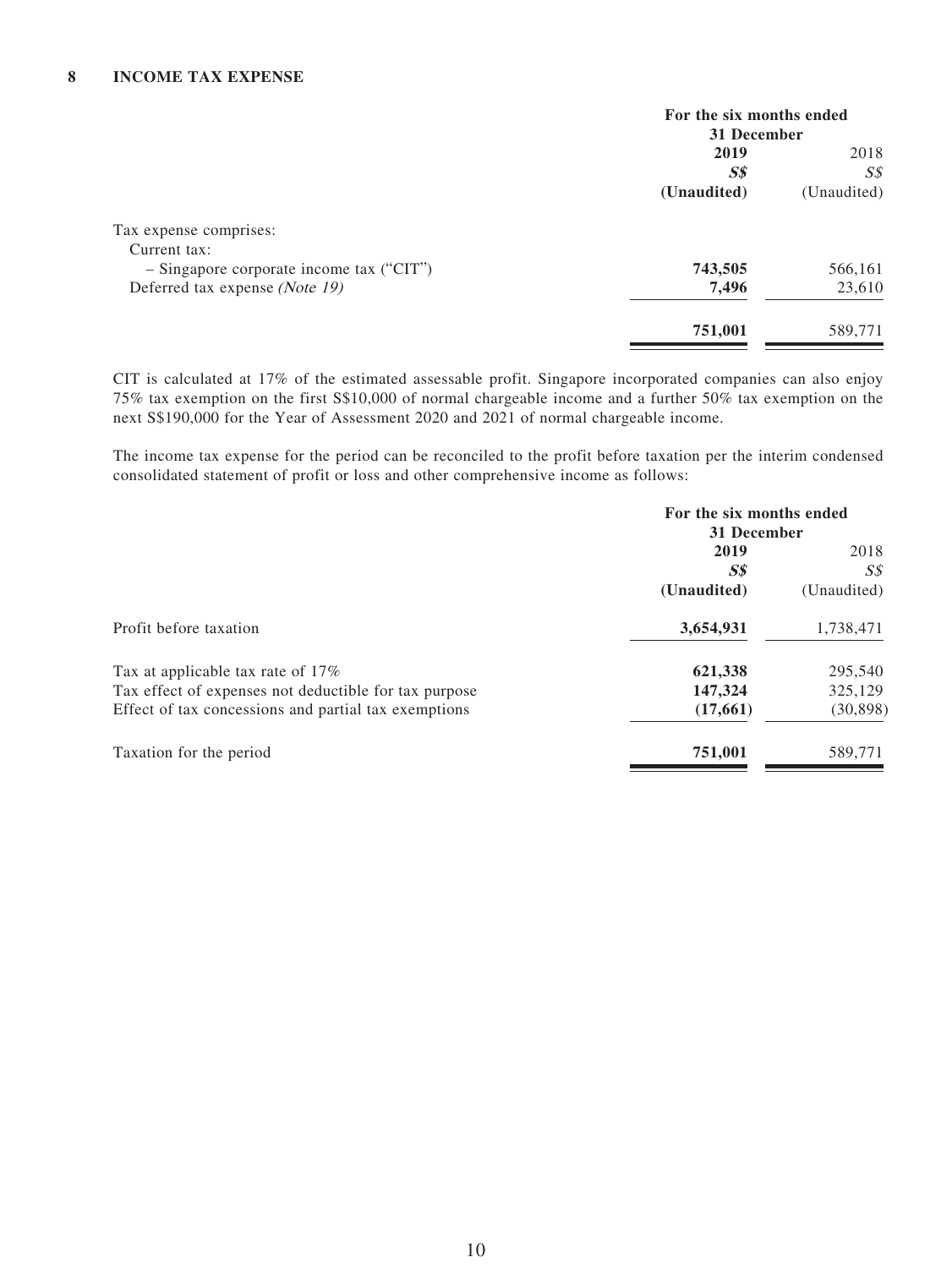#### **9 PROFIT FOR THE PERIOD**

Profit for the period has been arrived at after charging (crediting):

| For the six months ended |                        |
|--------------------------|------------------------|
| 31 December              |                        |
| 2019                     | 2018                   |
| S <sub>s</sub>           | $S\mathcal{S}$         |
| (Unaudited)              | (Unaudited)            |
| 205,184                  | 227,556                |
| 8,011                    | 8,011                  |
| 40,252                   |                        |
|                          |                        |
|                          |                        |
|                          | 191,955                |
| 818,835                  | 1,713,323              |
| 498,287                  | 763,097                |
|                          |                        |
| 2,222,009                | 2,329,140              |
| 76,218                   | 95,562                 |
| 2,796,514                | 3,187,799              |
|                          | 4,870,991              |
| 11,706,862               | 10,437,010             |
|                          |                        |
| (17,100)                 | (17,100)               |
|                          |                        |
| 1,036                    | 1,243                  |
|                          | (15, 857)              |
|                          | 6,730,661<br>(16, 064) |

Note A: No remuneration has been incurred prior to the appointment of the company's statutory auditor in period ended 2018 and 2019.

### **10 DIVIDENDS**

No dividend has been declared by the Company or any Group entities during the six months ended 31 December 2018 and 2019 or subsequent to the period end.

### **11 EARNINGS PER SHARE**

The calculation of basic earnings per share is based on the following data:

|                                                                   | For the six months ended<br>31 December |             |
|-------------------------------------------------------------------|-----------------------------------------|-------------|
|                                                                   | 2019                                    | 2018        |
|                                                                   | (Unaudited)                             | (Unaudited) |
| Profit for the period attributable to owners of the Company (S\$) | 2,903,930                               | 1.148.700   |
| Weighted average number of ordinary shares in issue               | 750,000,000                             | 750,000,000 |
| Basic and diluted earnings per share (S\$ cents)                  | 0.39                                    | 0.15        |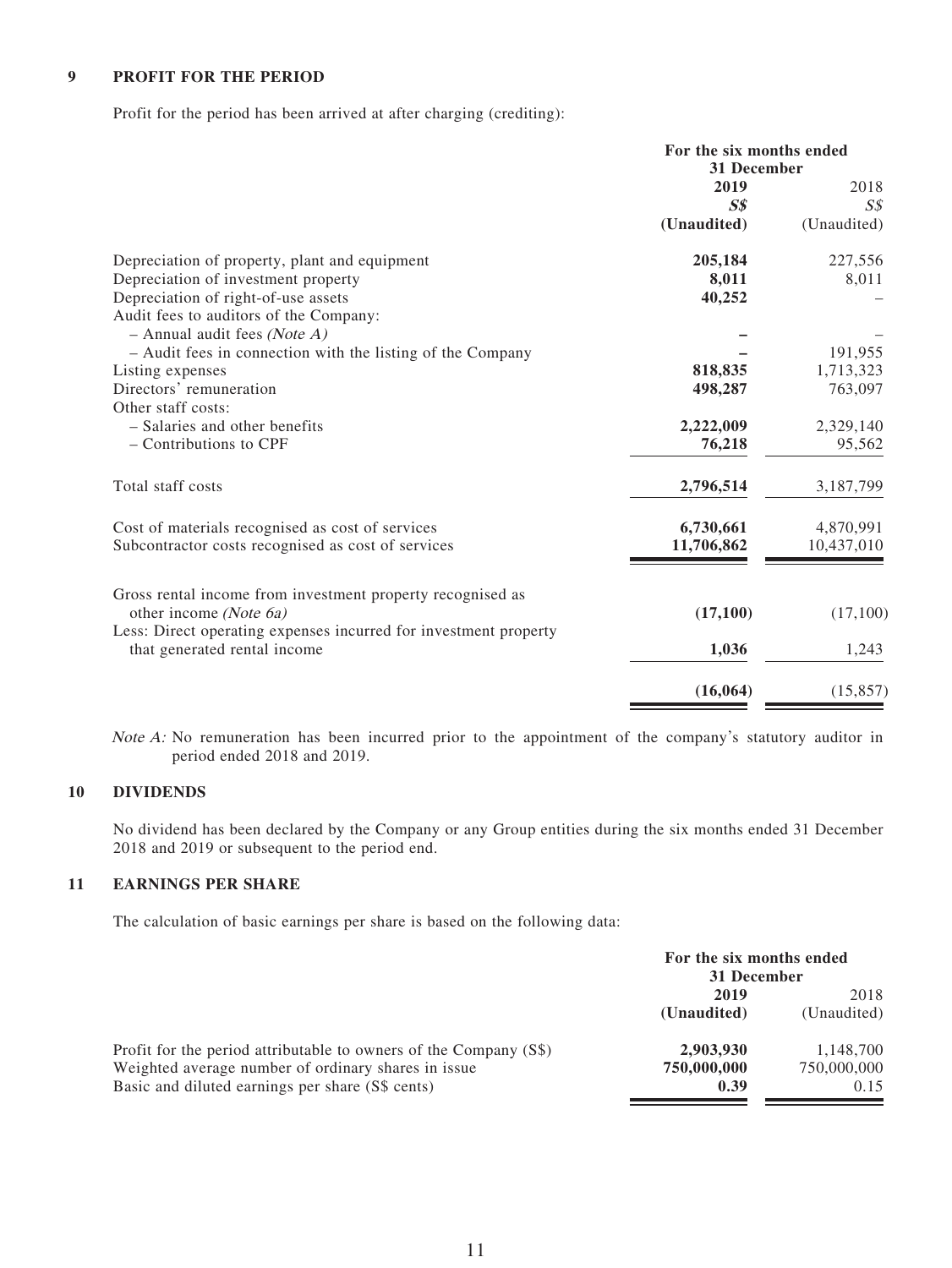The calculation of basic earnings per share for the six months ended 31 December 2019 and 2018 is based on the profit for the period attributable to owners of the Company and the weighted average number of shares in issue.

The weighted average number of ordinary shares for the purpose of calculating basic earnings per share for the six months ended 31 December 2018 had been determined on the assumption that the Reorganisation to enable the Company to become the holding company of the Group had been effective on 1 July 2018 and 750,000,000 shares in issue upon completion of the Reorganisation as detailed in Note 20.

Diluted earnings per share is the same as the basic earnings per share because the Group has no dilutive securities that are convertible into shares during the six months ended 31 December 2019 and 2018.

#### **12 PROPERTY, PLANT AND EQUIPMENT**

|                                  | Plant and<br>machinery<br>$S\mathcal{S}$ | Leasehold<br>property<br>$S\mathcal{S}$ | <b>Computers</b><br>$S\mathcal{S}$ | <b>Office</b><br>equipment<br>$S\mathcal{S}$ | <b>Motor</b><br>vehicles<br>$S\mathcal{S}$ | <b>Furniture</b><br>and fittings<br>$S\mathcal{S}$ | <b>Total</b><br>$S\mathcal{S}$ |
|----------------------------------|------------------------------------------|-----------------------------------------|------------------------------------|----------------------------------------------|--------------------------------------------|----------------------------------------------------|--------------------------------|
|                                  |                                          |                                         |                                    |                                              |                                            |                                                    |                                |
| Cost:                            |                                          |                                         |                                    |                                              |                                            |                                                    |                                |
| At 1 July 2018                   | 682,231                                  |                                         | 142,387                            | 45,999                                       | 1,379,447                                  | 40,763                                             | 2,290,827                      |
| Additions                        | 46,248                                   |                                         | 24,209                             | 36,277                                       |                                            | 30,930                                             | 137,664                        |
| Written off                      | (200,069)                                |                                         | (35,662)                           | (17, 028)                                    |                                            | (33,992)                                           | (286, 751)                     |
| At 30 June 2019                  | 528,410                                  |                                         | 130,934                            | 65,248                                       | 1,379,447                                  | 37,701                                             | 2,141,740                      |
| Additions                        | 22,039                                   |                                         | 4,924                              | 8,759                                        | 142,646                                    | 1,050                                              | 179,418                        |
| Disposals                        |                                          |                                         |                                    |                                              |                                            |                                                    |                                |
| At 31 December 2019              | 550,449                                  |                                         | 135,858                            | 74,007                                       | 1,522,093                                  | 38,751                                             | 2,321,158                      |
| <b>Accumulated depreciation:</b> |                                          |                                         |                                    |                                              |                                            |                                                    |                                |
| At 1 July 2018                   | 314,024                                  |                                         | 130,978                            | 21,238                                       | 579,964                                    | 36,398                                             | 1,082,602                      |
| Charge for the year              | 143,213                                  |                                         | 31,785                             | 19,279                                       | 255,901                                    | 5,720                                              | 455,898                        |
| Elimination on disposals         | (192, 561)                               |                                         | (35,662)                           | (16,066)                                     |                                            | (33,713)                                           | (278,002)                      |
| At 30 June 2019                  | 264,676                                  |                                         | 127,101                            | 24,451                                       | 835,865                                    | 8,405                                              | 1,260,498                      |
| Charge for the period            | 54,129                                   |                                         | 4,207                              | 11,826                                       | 131,148                                    | 3,874                                              | 205,184                        |
| Written off                      |                                          |                                         |                                    |                                              |                                            |                                                    |                                |
| At 31 December 2019              | 318,805                                  |                                         | 131,308                            | 36,277                                       | 967,013                                    | 12,279                                             | 1,465,682                      |
| <b>Carrying amounts:</b>         |                                          |                                         |                                    |                                              |                                            |                                                    |                                |
| At 30 June 2019 (audited)        | 263,734                                  |                                         | 3,833                              | 40,797                                       | 543,582                                    | 29,296                                             | 881,242                        |
| At 31 December 2019              |                                          |                                         |                                    |                                              |                                            |                                                    |                                |
| (unaudited)                      | 231,644                                  |                                         | 4,550                              | 37,730                                       | 555,080                                    | 26,472                                             | 855,476                        |

The above items of property, plant and equipment are depreciated on a straight-line basis at the following useful lives:

| Plant and machinery    | 5 years                       |
|------------------------|-------------------------------|
| Leasehold property     | Over the remaining lease term |
| Computers              | 1 year                        |
| Office equipment       | 5 years                       |
| Motor vehicles         | 5 years                       |
| Furniture and fittings | 5 years                       |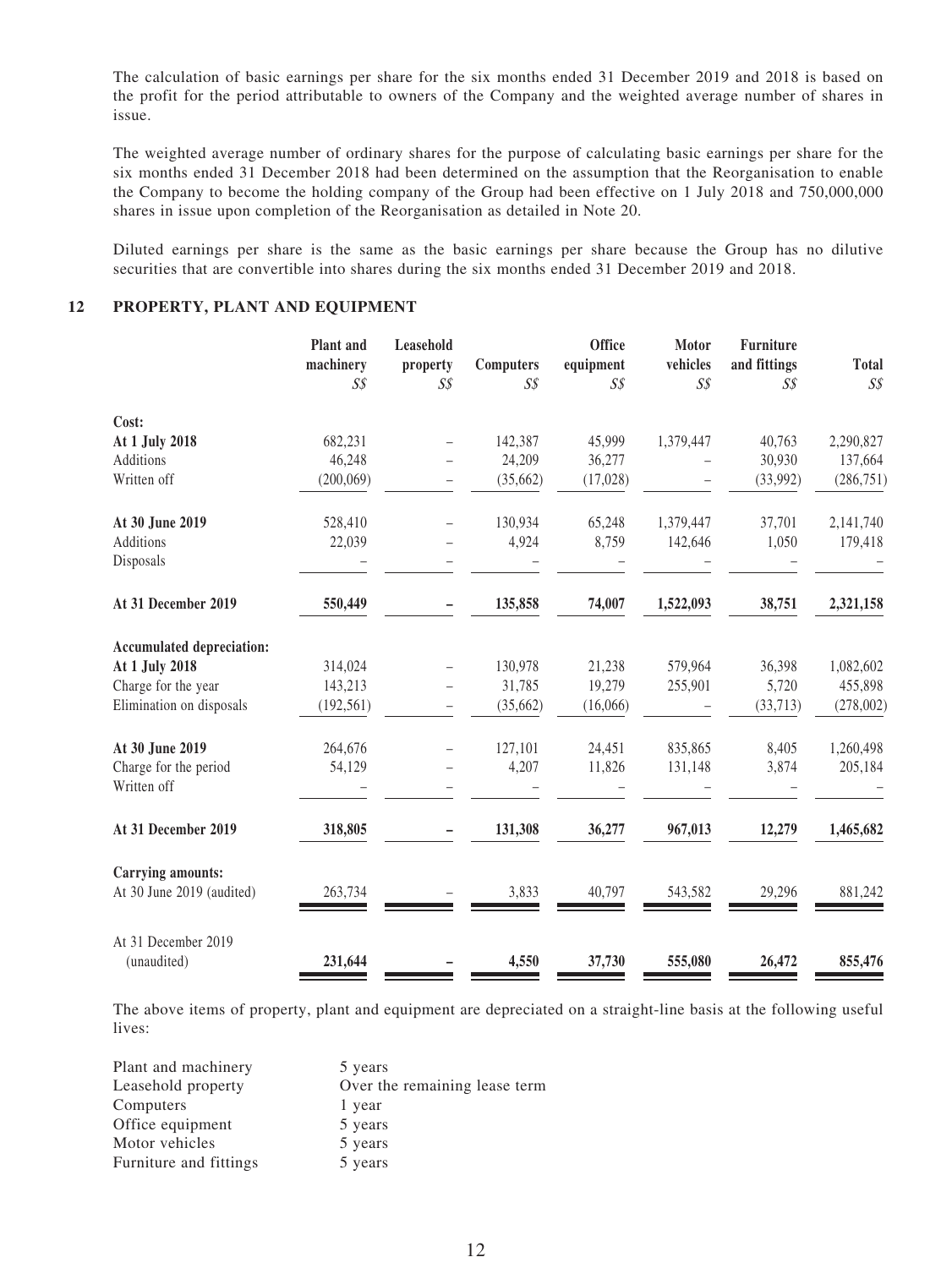#### **13 INVESTMENT PROPERTY**

|                                                                                                        | As at<br>31 December<br>2019<br>$\mathcal{S}\mathcal{S}$<br>(Unaudited) | As at<br>30 June<br>2019<br>S <sub>s</sub><br>(Audited) |
|--------------------------------------------------------------------------------------------------------|-------------------------------------------------------------------------|---------------------------------------------------------|
| Cost:<br>At beginning and end of the reporting period                                                  | 933,509                                                                 | 933,509                                                 |
| <b>Accumulated depreciation:</b><br>At beginning of the reporting period<br>Charge for the year/period | 61,575<br>8,011                                                         | 45,553<br>16,022                                        |
| At end of the year/period                                                                              | 69,586                                                                  | 61,575                                                  |
| <b>Carrying amount:</b><br>At end of the reporting period                                              | 863,923                                                                 | 871,934                                                 |

The investment property is leased to a third party. The leases contain initial non-cancellable period of between 2 to 3 years. Subsequent renewal are negotiated with the lessees.

The investment property, is depreciated on a straight-line basis over 57 years.

As at 31 December 2019, the fair values of the investment property amounted to S\$1,020,000 (30 June 2019: S\$1,020,000). The fair value measurement of the Group's investment property as at 31 January 2019 was carried out by Ascent Partners Valuation Service Limited, an independent valuer not related to the Group, and who has the appropriate qualifications and relevant experience. Management has assessed that the key inputs and assumptions used by the valuer for valuation date 31 January 2019 remain applicable and reasonable as at 30 June 2019 and 31 December 2019.

The fair values were based on comparable market transactions of similar properties in the neighbourhood that have been transferred in the open market with the significant unobservable input being the price per square meter where any significant isolated increase (decrease) in this input would result in a significantly higher (lower) fair value measurement.

The investment property is categorised within level 3 of the fair value hierarchy.

In estimating the fair value of the property, the highest and best use of the property is its current use.

Details of the Group's investment properties and information about the fair value hierarchy as at the end of each reporting period are as follows:

|                             |               | Fair value as at |           |
|-----------------------------|---------------|------------------|-----------|
|                             |               | 31 December      | 30 June   |
| <b>Address</b>              | <b>Tenure</b> | 2019             | 2019      |
|                             |               | S <sub>s</sub>   | SS        |
|                             |               | (Unaudited)      | (Audited) |
| Level 3                     |               |                  |           |
| No.3 Ang Mo Kio St. #04-34, |               |                  |           |
| Link@AMK, Singapore 569139  | 57 years      | 1,020,000        | 1,020,000 |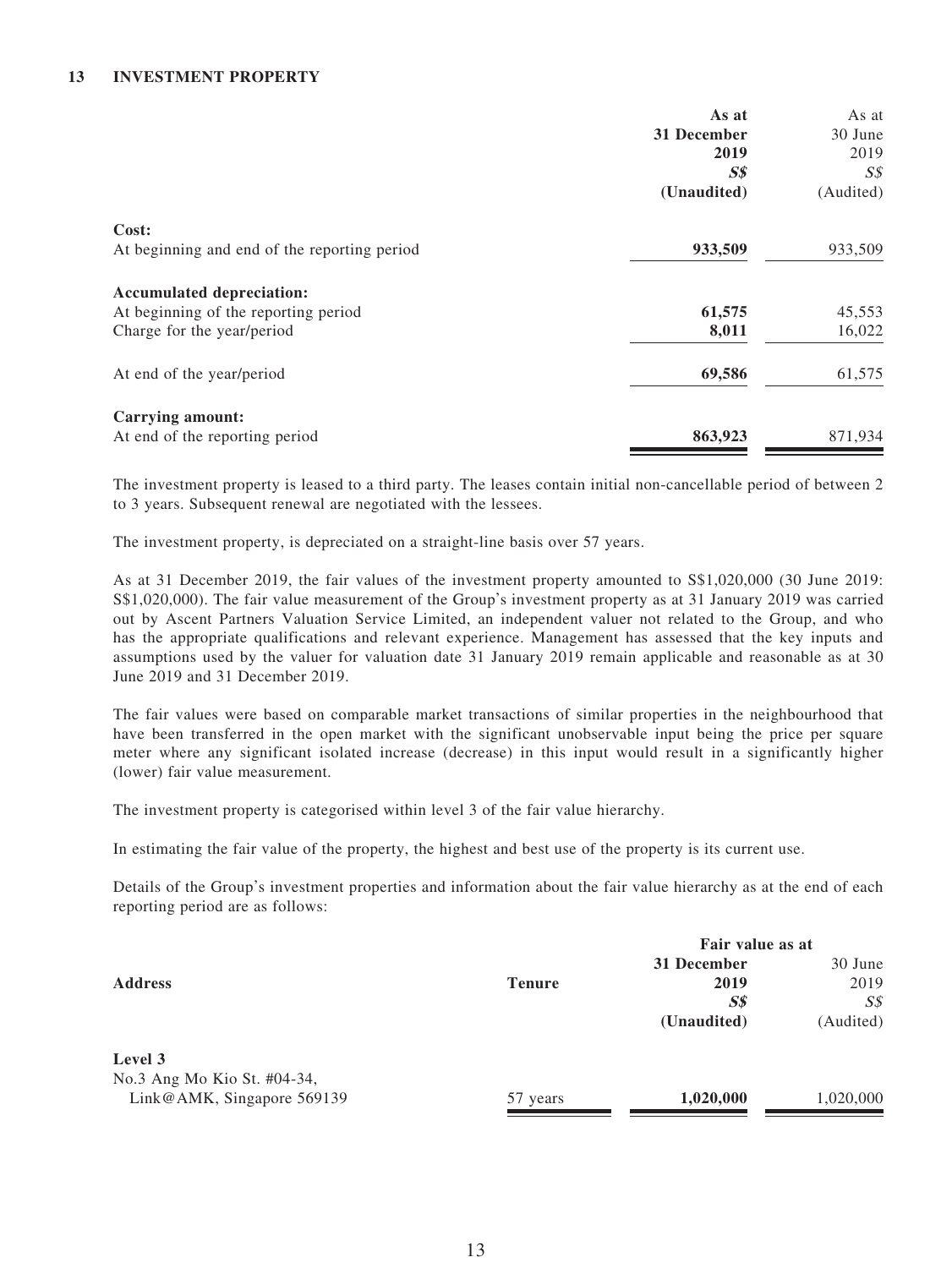|                                    | As at          | As at          |
|------------------------------------|----------------|----------------|
|                                    | 31 December    | 30 June        |
|                                    | 2019           | 2019           |
|                                    | S <sub>s</sub> | S <sub>s</sub> |
|                                    | (Unaudited)    | (Audited)      |
| Trade receivables                  | 4,124,859      | 2,711,149      |
| Less: Allowance for doubtful debts | (54, 251)      | (22, 325)      |
|                                    | 4,070,608      | 2,688,824      |

The Group grants credit term to customers typically 30 to 35 days from invoice date for trade receivables to all customers, for the six months ended 31 December 2019 (year ended 30 June 2019: 30 to 35 days). The following is an aged analysis of trade receivables, net of allowance for doubtful debts, presented based on the invoice date which approximated the revenue recognition date at the end of each reporting period:

|                     | As at<br>31 December<br>2019<br>S <sub>s</sub> | As at<br>30 June<br>2019<br>$S\mathcal{S}$ |
|---------------------|------------------------------------------------|--------------------------------------------|
|                     | (Unaudited)                                    | (Audited)                                  |
| Within 30 days      | 3,372,616                                      | 2,326,057                                  |
| 31 days to 60 days  | 345,553                                        | 264,919                                    |
| 61 days to 90 days  | 210,469                                        | 16,887                                     |
| 91 days to 120 days | 96,032                                         | 26,222                                     |
| More than 120 days  | 45,938                                         | 54,739                                     |
|                     | 4,070,608                                      | 2,688,824                                  |

Before accepting any new customer, the Group has assessed the potential customer's credit quality and defined credit limit to each customer on individual basis. Limits attributed to customers are reviewed when necessary. The majority of the Group's trade receivables that are neither past due nor impaired have good credit quality with reference to respective settlement history.

The Group does not charge interest or hold any collateral over these balances.

Allowance for doubtful debts are recognised against trade receivables based on estimated irrecoverable amounts determined by reference to individual customer's credit quality. In determining the recoverability of a trade receivable, the management of the Group considers any change in credit quality of the trade receivable from the date credit was initially granted up to the end of the reporting period, and no impairment was considered necessary for those balances which are not past due at each reporting date.

In the opinion of the management, the trade receivables at the end of each reporting period are of good credit quality and considering high creditability of these customers, good track record with the Group and subsequent settlement, the management believes that no impairment allowance is necessary in respect of the remaining unsettled balances.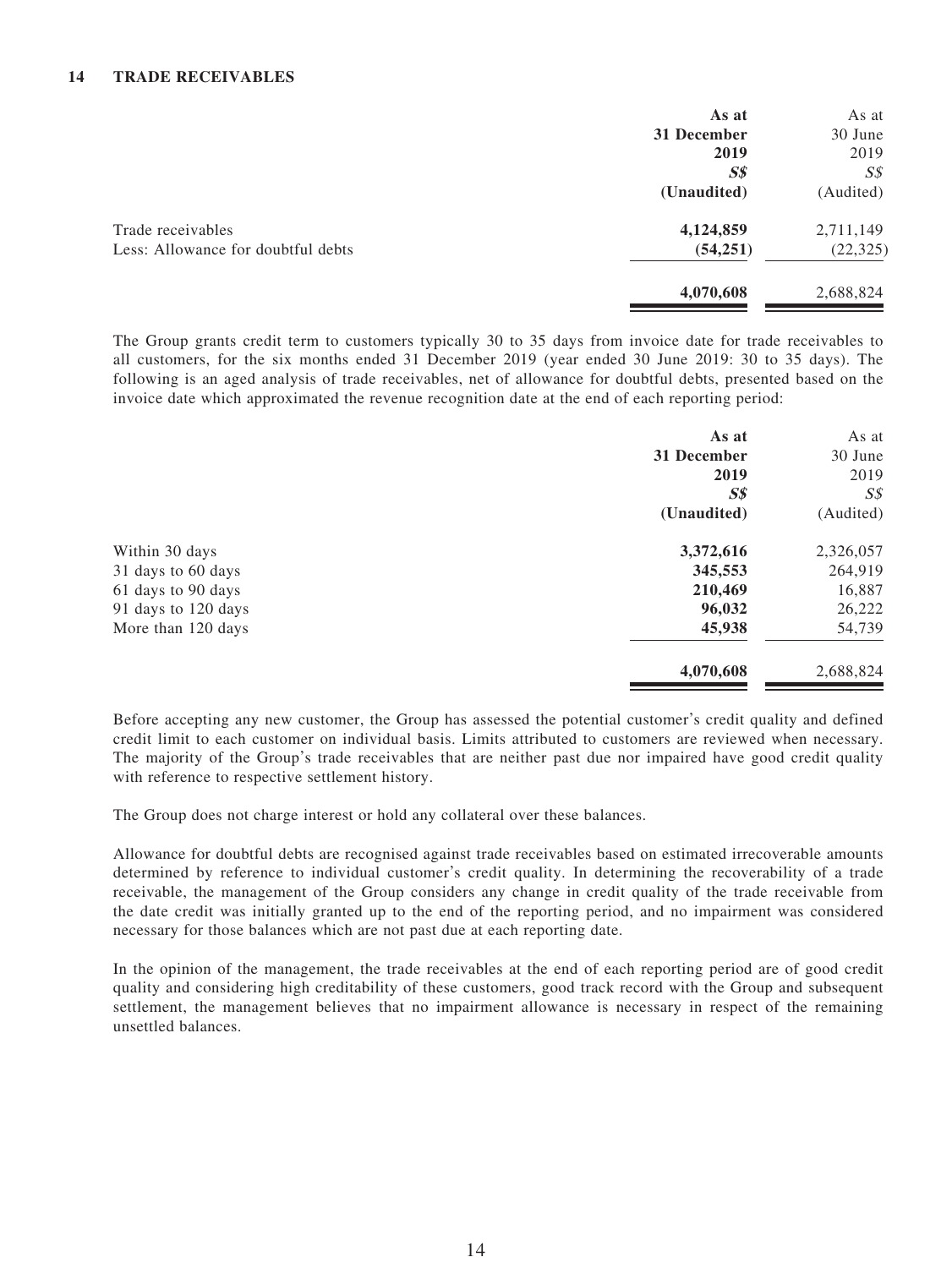The table below is an analysis of trade receivables as at the end of each reporting period:

#### **Analysis of trade receivables:**

|                                | As at          | As at          |
|--------------------------------|----------------|----------------|
|                                | 31 December    | 30 June        |
|                                | 2019           | 2019           |
|                                | S <sub>s</sub> | $S\mathcal{S}$ |
|                                | (Unaudited)    | (Audited)      |
| Not past due and not impaired  | 3,372,616      | 2,326,057      |
| Past due but not impaired      | 697,992        | 362,767        |
|                                | 4,070,608      | 2,688,824      |
| Past due and impaired          | 54,251         | 22,325         |
| Less: Allowance for impairment | (54, 251)      | (22, 325)      |
|                                | 4,070,608      | 2,688,824      |

The following is an analysis of trade receivables by age, presented based on the due date at the end of each reporting period, net of allowance for doubtful debts:

Receivables that are past due but not impaired:

|                     | As at          | As at          |
|---------------------|----------------|----------------|
|                     | 31 December    | 30 June        |
|                     | 2019           | 2019           |
|                     | S <sub>s</sub> | $S\mathcal{S}$ |
|                     | (Unaudited)    | (Audited)      |
| Within 30 days      | 345,553        | 264,919        |
| 31 days to 60 days  | 210,469        | 16,887         |
| 61 days to 90 days  | 96,032         | 26,222         |
| 91 days to 120 days |                | 1,685          |
| More than 120 days  | 45,938         | 53,054         |
|                     | 697,992        | 362,767        |

Included in the Group's trade receivables are carrying amount of approximately S\$697,992 which are past due as at 31 December 2019 (30 June 2019: S\$362,767), for which the Group has not provided for impairment loss as there has not been a significant change in credit quality and the amounts are still considered recoverable based on repayment history of respective customers.

Upon application of IFRS 9 on 1 July 2018, the Group applied simplified approach to provide impairment loss measured as expected credit losses prescribed by IFRS 9.

To measure expected credit losses ("ECL") of trade receivables, trade receivables are assessed individually for all customers. The ECL of trade receivables as at 1 July 2018 (upon the application of IFRS 9) has no material impact on measurement of the trade receivables nor has any additional impairment been recognised upon application as at same date.

As part of the Group's credit risk management, the Group assesses the impairment for its customers by reference to past default experience and current past due exposure of the debtor and an analysis of the debtor's current financial position.

The estimated loss rates are estimated based on historical observed default rates over the expected life of the debtors and are adjusted for forward-looking information that is available without undue cost or effort. As at 31 December 2019, the Group recognised S\$54,251 impairment allowance based on individual assessment for all customers.

Since the application of IFRS 9 on 1 July 2018, there has been no changes in the estimation techniques or significant assumption made.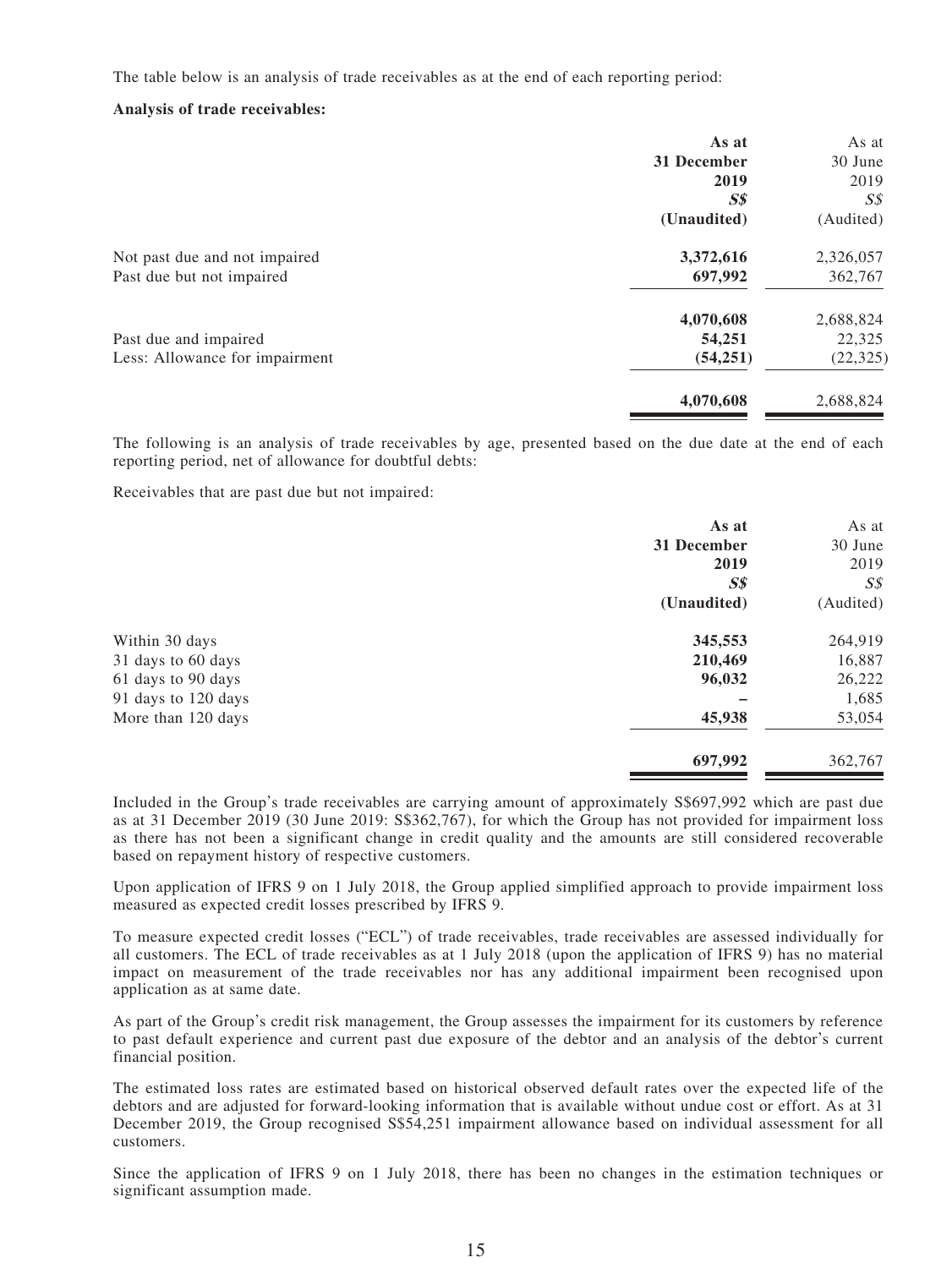Movements in the allowance for doubtful trade debts:

|                                              | As at          | As at     |
|----------------------------------------------|----------------|-----------|
|                                              | 31 December    | 30 June   |
|                                              | 2019           | 2019      |
|                                              | S <sub>s</sub> | S\$       |
|                                              | (Unaudited)    | (Audited) |
| Balance at beginning of the reporting period | 22,325         | 54,251    |
| Impairment losses (reversed)/recognised      | 31,926         | (31, 926) |
| Balance at end of the reporting period       | 54,251         | 22,325    |

The movement for the six months ended 31 December 2019, i.e., in lifetime ECL, has been recognised for trade receivables in accordance with the simplified approach set in IFRS 9.

### **15 a. DEPOSITS**

The amount relates to cash deposit placed directly with a customer as security for due performance and observance of the Group's obligations under a contract entered into between the Group and a customer, where the project is due to be completed in 2021.

The management considered the ECL for such deposit to be insignificant as at 31 December 2019 and 30 June 2019.

#### **b. OTHER RECEIVABLES, DEPOSITS AND PREPAYMENTS**

|                      | As at       | As at          |
|----------------------|-------------|----------------|
|                      | 31 December | 30 June        |
|                      | 2019        | 2019           |
|                      | $S\$        | $S\mathcal{S}$ |
|                      | (Unaudited) | (Audited)      |
| Deposits (Note)      | 371,958     | 358,852        |
| Prepayments          | 42,911      | 84,420         |
| Deferred issue costs |             | 1,058,398      |
| Others (Note)        | 77,037      | 203,192        |
|                      | 491,906     | 1,704,862      |
|                      |             |                |

Note: The management considered the ECL for deposits and others to be insignificant as at 31 December 2019 and 30 June 2019.

#### **16 CONTRACT ASSETS**

The following is the analysis of the contract assets for financial reporting purpose:

|                 | As at<br>31 December | As at<br>30 June |
|-----------------|----------------------|------------------|
|                 | 2019                 | 2019             |
|                 | $S\$                 | $S\mathcal{S}$   |
|                 | (Unaudited)          | (Audited)        |
| Contract assets | 42,728,538           | 32,768,152       |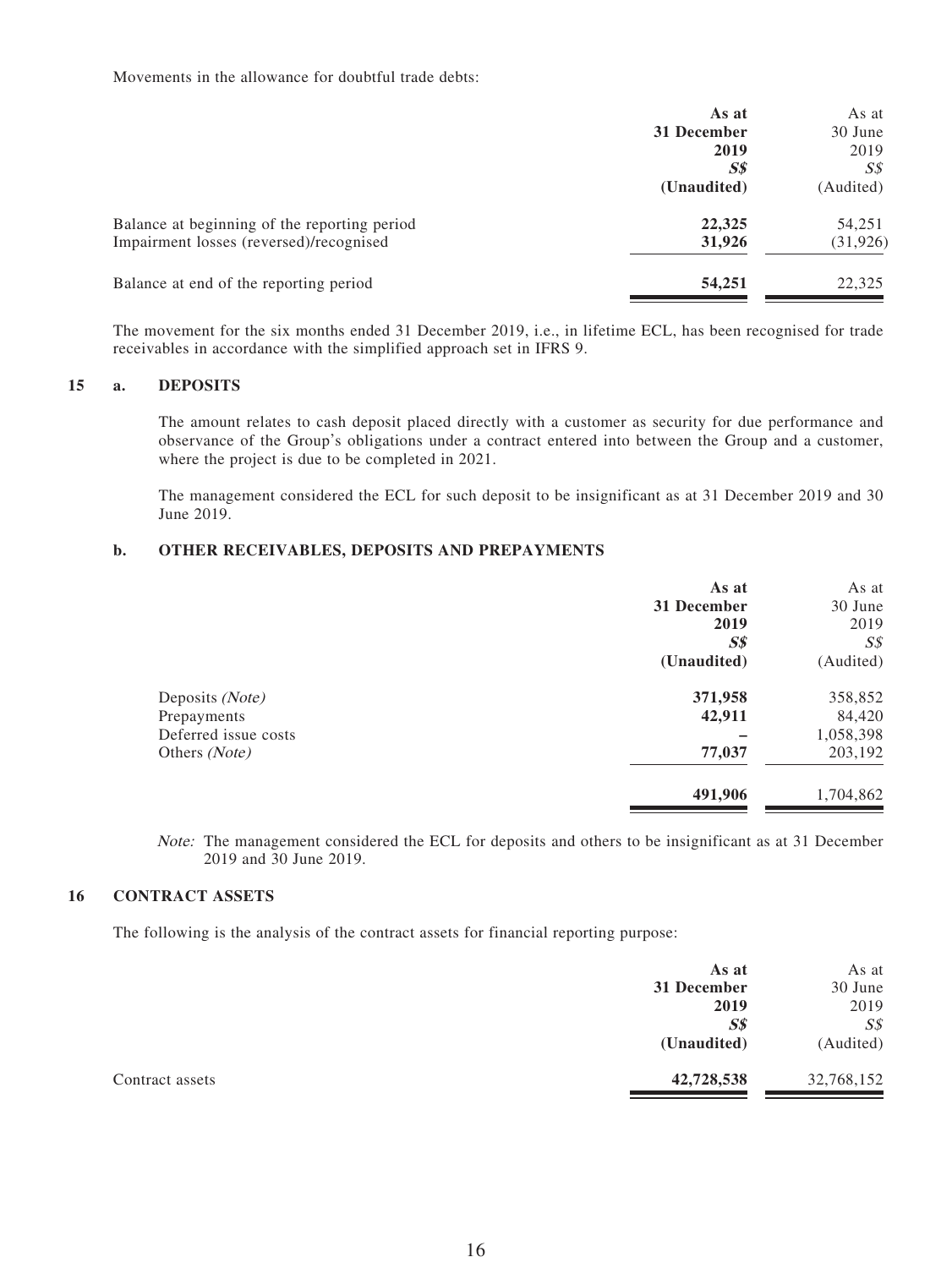Contract assets represent the Group's rights to considerations from customers for the provision of electrical engineering services, which arise when: (i) the Group completed the relevant services under such contracts and pending formal certification by the customers; and (ii) the customers withhold certain amounts payable to the Group as retention money to secure the due performance of the contracts for a period of generally 12 months (defect liability period) after completion of the relevant works. Any amount previously recognised as a contract asset is reclassified to trade receivables at the point at which it becomes unconditional and is invoiced to the customer.

The Group's contract assets are analysed as follows:

|                       | As at          | As at          |
|-----------------------|----------------|----------------|
|                       | 31 December    | 30 June        |
|                       | 2019           | 2019           |
|                       | S <sub>s</sub> | $S\mathcal{S}$ |
|                       | (Unaudited)    | (Audited)      |
| Retention receivables | 4,156,404      | 4,318,580      |
| Others (Note)         | 38,572,134     | 28,449,572     |
|                       | 42,728,538     | 32,768,152     |
|                       |                |                |

Note: Others represent the revenue not yet billed to the customers, for which the Group has completed the relevant services under such contracts but yet to be certified by architects, surveyors or other representatives appointed by the customers.

Changes of contract assets were mainly due to changes in: (1) the amount of retention receivables (generally at a certain percentage of total contract sum) in accordance with the number of ongoing and completed contracts under the defect liability period; and (2) the size and number of contract works that the relevant services were completed but yet to be certified by architects, surveyors or other representatives appointed by the customers at the end of each reporting period.

The Group's contract assets include retention receivables to be settled, based on the expiry of the defect liability period of the relevant contracts or in accordance with the terms specified in the relevant contracts, at the end of the reporting period. The balances are classified as current as they are expected to be received within the Group's normal operating cycle.

To measure ECL, contract assets are assessed individually for all customers. The contract assets relate to unbilled work in progress and have substantially the same risk characteristics as the trade receivables for the same type of contracts. The Group has therefore concluded that the expected loss rates for trade receivables are a reasonable approximation for the loss rates for contract assets. Based on the individual assessment for all customers by management of the Group, it is considered that the ECL for contract assets is insignificant as at 31 December 2019.

There were no impairment losses recognised on any contract asset during the six months ended 31 December 2019 and 2018.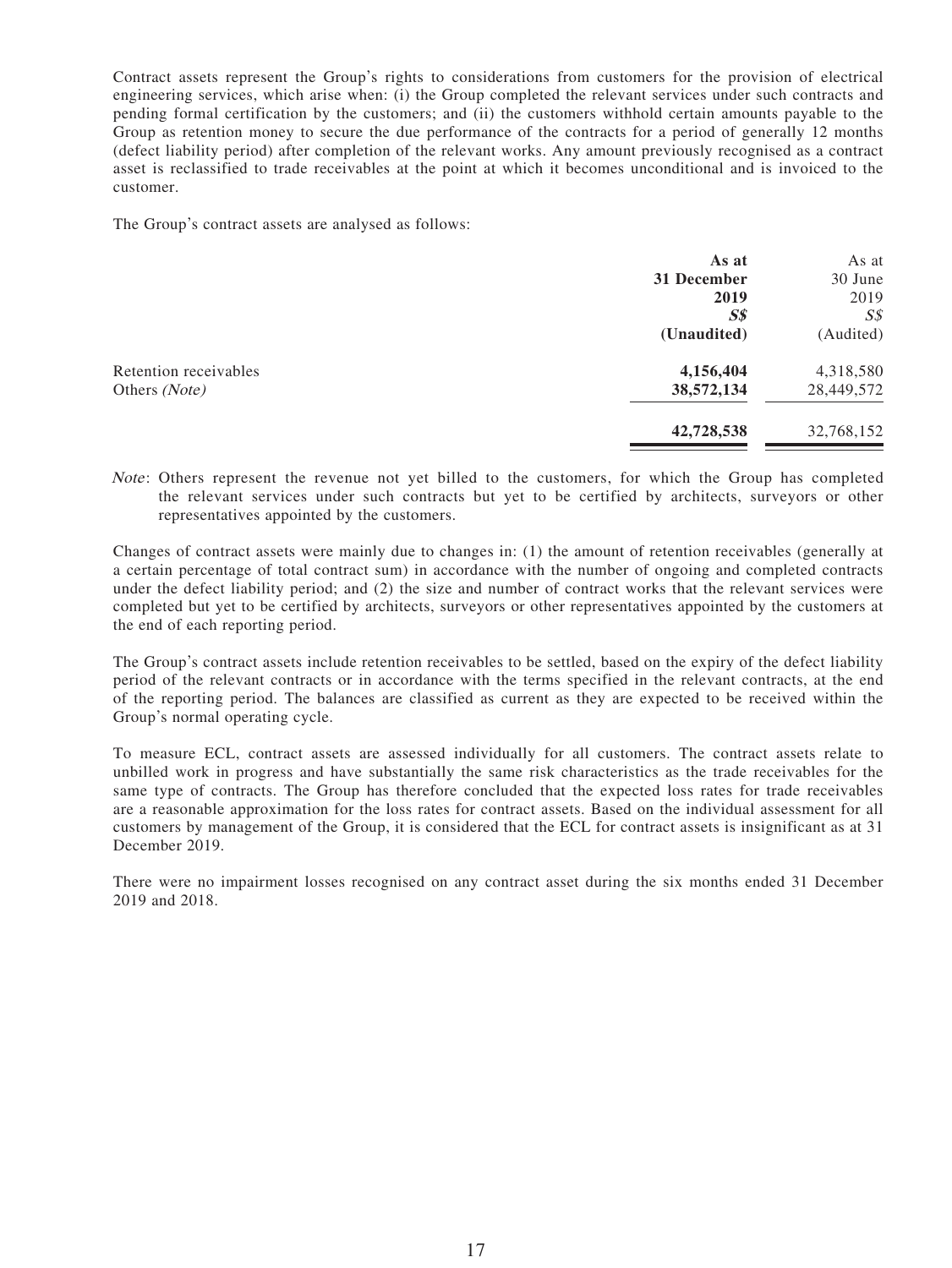| As at          | As at          |
|----------------|----------------|
| 31 December    | 30 June        |
| 2019           | 2019           |
| S <sub>s</sub> | $S\mathcal{S}$ |
| (Unaudited)    | (Audited)      |
| 3,068,521      | 5,963,228      |
| 30,805         | 30,230         |
| 17,547,800     |                |
| 20,647,126     | 5,993,458      |
|                |                |

Note A: As at 31 December 2019, approximately S\$2,598,713 (30 June 2019: S\$1,747,378) included in bank balances carry effective interest rate ranging from 0.11% to 0.83% per annum (30 June 2019: 0.68% to 0.70% per annum). The remaining bank balances and cash are interest-free.

Note B: The fixed deposits with maturity within one year carry interest rates ranging from 1.65% to 2.35% per annum.

#### **18 TRADE AND OTHER PAYABLES**

Trade and other payables comprise the following:

| As at                          | As at          |
|--------------------------------|----------------|
| 31 December                    | 30 June        |
| 2019                           | 2019           |
| $\boldsymbol{S}\boldsymbol{S}$ | S <sub>s</sub> |
| (Unaudited)                    | (Audited)      |
| 2,973,388                      | 2,751,365      |
| 24,459,154                     | 19,383,190     |
| 1,981,401                      | 1,503,736      |
| 29,413,943                     | 23,638,291     |
|                                |                |
|                                | 1,456,119      |
| 213,646                        | 225,974        |
| 190,376                        | 34,363         |
| 8,550                          | 8,550          |
|                                |                |
|                                | 3,500,926      |
| 39,090                         | 177,102        |
| 29,865,605                     | 29,041,325     |
|                                |                |

- Note A: The retention payables to subcontractors are interest-free and payable after the completion of maintenance period or in accordance with the terms specified in the relevant contracts for a period of generally 12 months after completion of the relevant works.
- Note B: The amount was received by the Group shortly before the year ended 30 June 2019 and was applied to share capital upon the Share Offer (as defined in Note 20) subsequent to year end.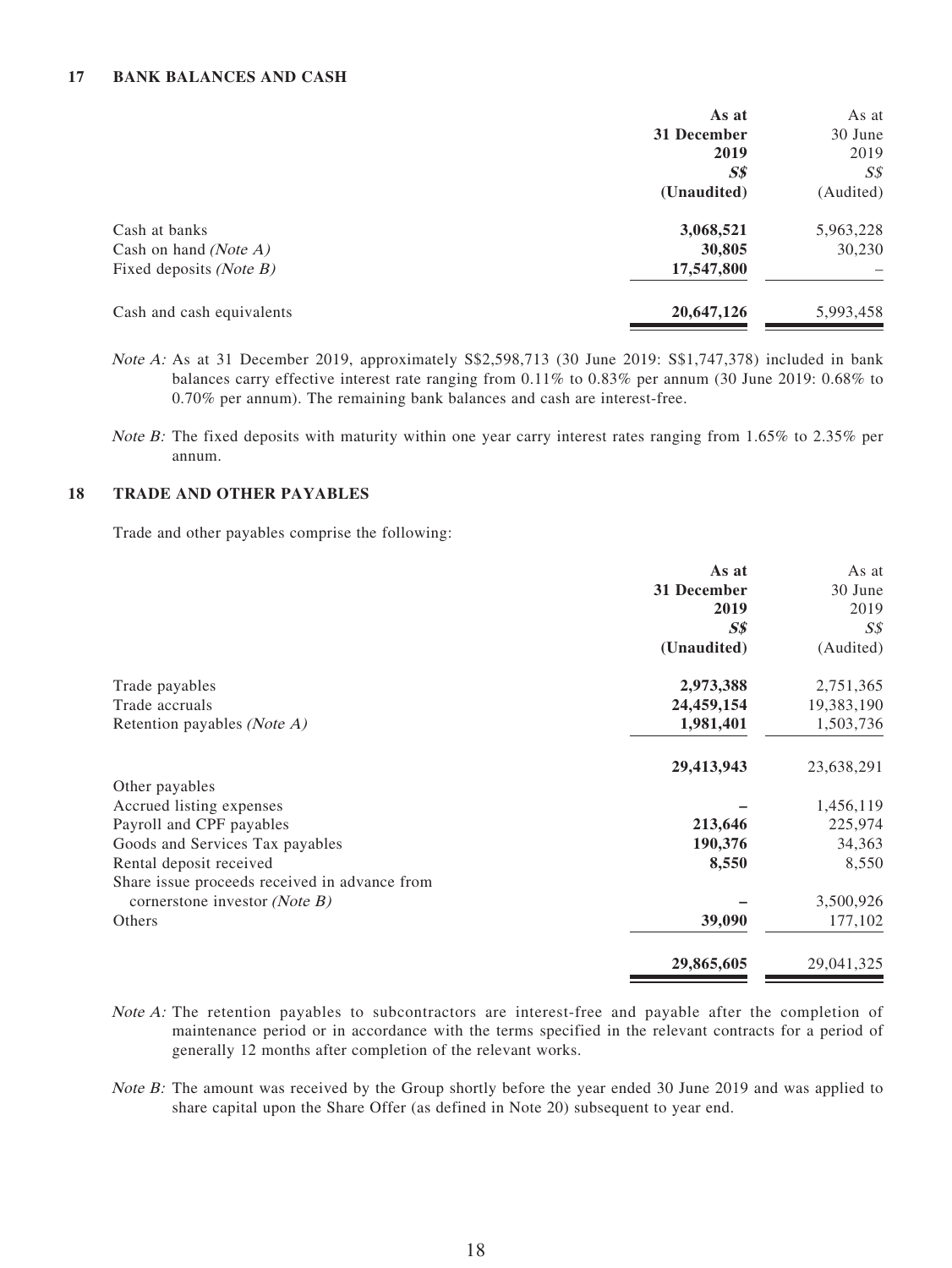The following is an aged analysis of trade payables presented based on the invoice date as at the end of each reporting period:

|                   | As at          | As at          |
|-------------------|----------------|----------------|
|                   | 31 December    | 30 June        |
|                   | 2019           | 2019           |
|                   | S <sub>s</sub> | $S\mathcal{S}$ |
|                   | (Unaudited)    | (Audited)      |
| Within 30 days    | 2,501,521      | 1,740,031      |
| 31 to 60 days     | 84,181         | 376,329        |
| $61$ to $90$ days | 26,539         | 138,235        |
| 91 to 120 days    | 42,299         | 340,667        |
| Over 120 days     | 318,848        | 156,103        |
|                   | 2,973,388      | 2,751,365      |
|                   |                |                |

The credit period on purchases from suppliers and subcontractors as at 31 December 2019 is 7 to 90 days (30 June 2019: 7 to 90 days) or payable upon delivery.

### **19 DEFERRED TAX LIABILITIES**

| As at                          | As at     |
|--------------------------------|-----------|
| 31 December                    | 30 June   |
| 2019                           | 2019      |
| $\boldsymbol{S}\boldsymbol{S}$ | SS        |
| (Unaudited)                    | (Audited) |
| 53,603                         | 5,923     |
| 7,496                          | 47,680    |
| 61,099                         | 53,603    |
|                                |           |

The deferred tax liabilities resulted from temporary taxable differences arising from accelerated depreciation in relation to capital allowance claims on qualified assets in accordance with prevailing tax laws in Singapore.

### **20 SHARE CAPITAL**

The shares of the Company were successfully listed on the Main Board of the Stock Exchange on 5 July 2019 by way of placing of 225,000,000 ordinary shares and public offer of 25,000,000 ordinary shares at the price of HK\$0.50 per share (the "Share Offer").

|                                            | Number of<br>ordinary shares | <b>Par Value</b><br>HK\$ | <b>Share capital</b><br><b>HK\$</b> |
|--------------------------------------------|------------------------------|--------------------------|-------------------------------------|
| Authorised share capital of the Company:   |                              |                          |                                     |
| At date of incorporation of the Company on |                              |                          |                                     |
| 24 July 2018 ( <i>Note b</i> )             | 10,000,000                   | 0.01                     | 100,000                             |
| Increase on 10 June 2019 (Note d)          | 1,490,000,000                | 0.01                     | 14,900,000                          |
| At 30 June 2019                            | 1,500,000,000                | 0.01                     | 15,000,000                          |
| At 31 December 2019                        | 1,500,000,000                | 0.01                     | 15,000,000                          |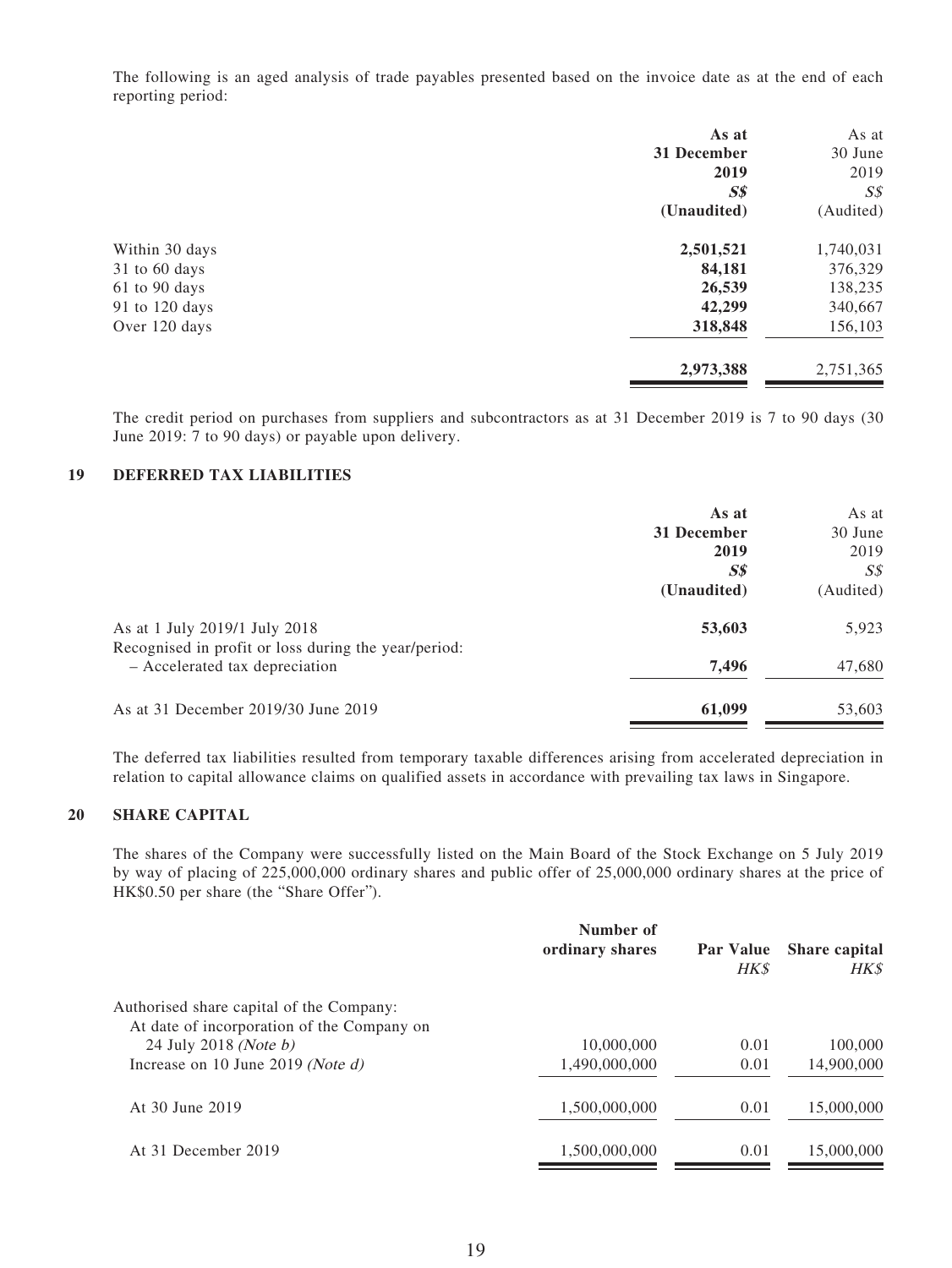|                                                                                                              | Number of<br>ordinary shares | <b>Share capital</b><br>S\$ |
|--------------------------------------------------------------------------------------------------------------|------------------------------|-----------------------------|
| Issued and fully paid of Khoon Engineering<br>At 1 July 2017 and 30 June 2018 (Note a)                       | 1,500,000                    | 1,500,000                   |
|                                                                                                              |                              |                             |
| Issued and fully paid of the Company:                                                                        |                              |                             |
| At date of incorporation on 24 July 2018 (Note b)<br>Issue of shares pursuant to the reorganisation (Note c) | 29,999                       | 52                          |
| At 30 June 2019                                                                                              | 30,000                       | 52                          |
| Issue of shares pursuant to the reorganisation ( <i>Note d</i> )                                             | 750,000,000                  | 1,306,568                   |
| Issue of shares pursuant to the Share Offer                                                                  | 250,000,000                  | 435,523                     |
| At 31 December 2019                                                                                          | 1,000,000,000                | 1,742,143                   |

Notes:

- a. At 30 June 2018, the balance represented share capital of Khoon Engineering of 1,500,000 shares of S\$1 each.
- b. On 24 July 2018, the Company was incorporated in the Cayman Islands with an authorised share capital of HK\$100,000 divided into 10,000,000 shares of HK\$0.01 each. As at the time of its incorporation, one share was allotted and issued in nil paid form to the initial subscriber, an independent third party. The said share was transferred to Lead Development on the same day.
- c. On 12 March 2019, the Company acquired the entire issued share capital of Top Stride from the Controlling Shareholders, at a consideration of S\$12,917,894. In settlement of the aforesaid consideration, the Company allotted and issued 29,999 shares credited as fully paid, to Lead Development at the instruction of the Controlling Shareholders. Following completion of the above acquisition, Khoon Engineering became an indirect wholly-owned subsidiary of the Company.
- d. Pursuant to the written resolution of the then sole shareholder of the Company dated 10 June 2019, it was resolved that the authorised share capital of the Company increased from HK\$100,000 to HK\$15,000,000 by the creation of an additional 1,490,000,000 shares; and conditional on the share premium account of the Company being credited as a result of the Share Offer, an amount of HK\$7,499,700 which will then be standing to the credit of the share premium account of the Company be capitalised and applied to pay up in full at par a total of 749,970,000 shares for allotment, rank pari passu in all respects with all the then existing shares.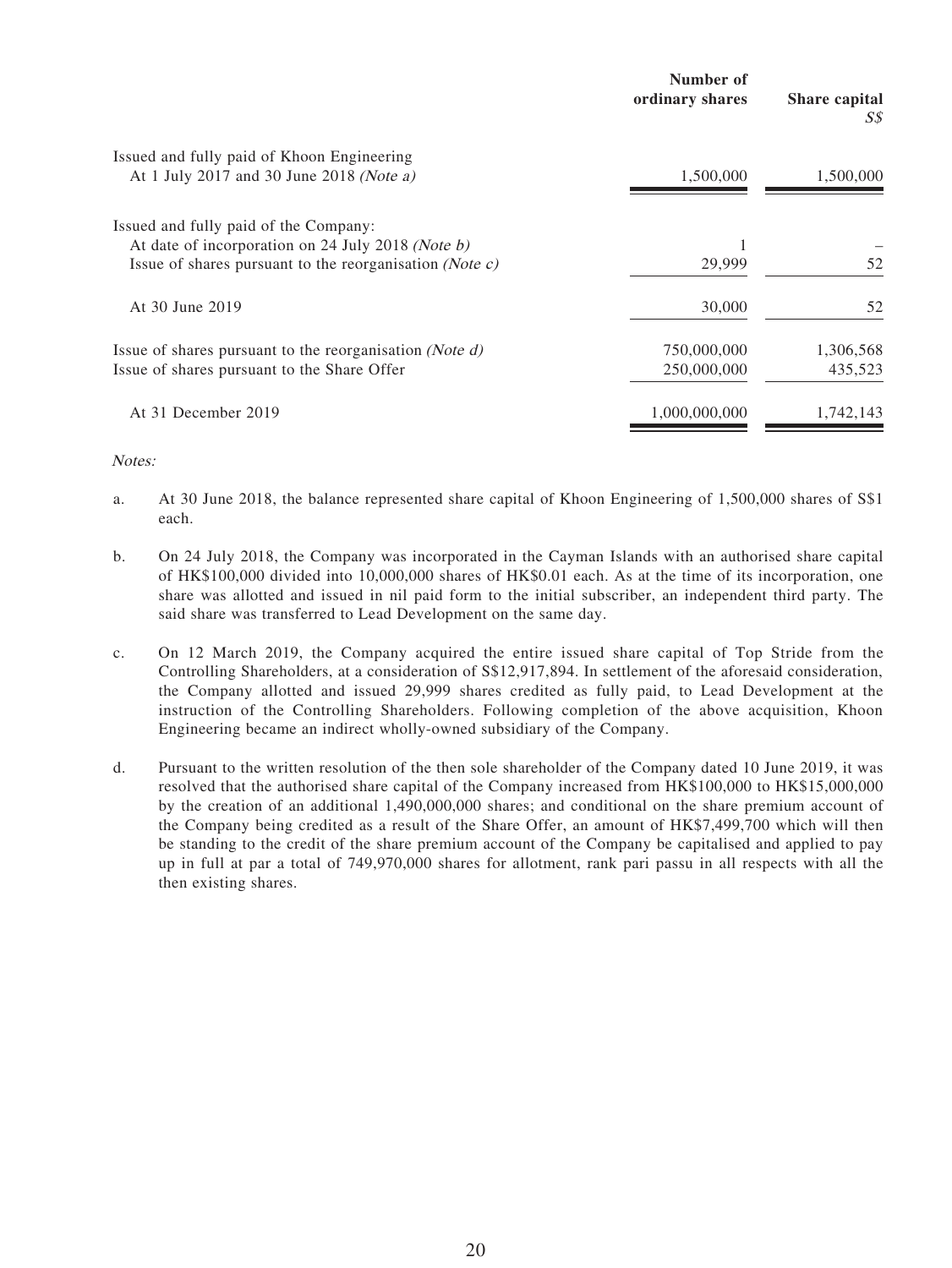# **MANAGEMENT DISCUSSION AND ANALYSIS**

## **BUSINESS REVIEW AND OUTLOOK**

The Group is a M&E engineering contractor in Singapore specialised in providing electrical engineering solutions and its scope of services comprises (i) customization and/or installation of electrical systems; (ii) assisting to obtain statutory approvals; and (iii) testing and commissioning. The Group has been established for over 30 years and its services are essential for ensuring the functionality and connectedness of the electrical systems as well as their compliance with the prescribed designs and statutory requirements. The Group's electrical engineering services are widely required in new building developments, redevelopment, additions and alterations ("**A&A**") works and upgrading projects, which involve residential, commercial and industrial buildings. In particular, the Group had established solid track record in undertaking electrical engineering works in public residential developments initiated by the Housing and Development Board, the public housing authority of the Singapore Government.

During the six months ended 31 December 2019, the Group's revenue increased by 14.3% to approximately S\$26.2 million as compared to approximately S\$22.9 million for the six months ended 31 December 2018. The Group's gross profit and net profit also increased by 17.9% and 152.8% to approximately S\$5.3 million and S\$2.9 million respectively, as compared to approximately S\$4.5 million and S\$1.1 million for the six months ended 31 December 2018. The increase is mainly due to the additional residential and commercial projects undertaken by the Group and the decrease in the one-off listing expenses incurred by the Group during the six months ended 31 December 2019.

In the upcoming year, we expect very severe challenge in the construction industry in Singapore given the recent development in China, and particularly against the backdrop of the modest economic growth of 0.7% in Singapore in 2019. The Coronavirus Disease 2019 (or COVID-19) outbreak has disrupted the global supply chains and created ripple effects on all sectors. Quarantine and Leave of Absence have also been imposed by the Singapore Government on foreign workers returning from China after the Chinese Near Year holidays.

The above have severely delayed project progress and the Group is monitoring the situation closely and working with the relevant government authorities and customers to mitigate any potential issues.

Consequently, the construction sector's growth is expected to weaken in 2020 and 2021 due to hints of elevated risks of a global recession. However, with the supervision of the Group's senior management and dedicated staff coupled with the proceeds received from the Share Offer, the Group believes that it is in a very healthy position to weather any storm ahead.

As at 31 December 2019, the Group had 43 projects on hand (including contracts in progress and contracts which are yet to commence) with a notional or estimated contract value of approximately S\$89.7 million, of which approximately S\$26.2 million had been recognized as revenue before 31 December 2019. The remaining balance will be recognised as the Group's revenue in accordance with the stage of completion.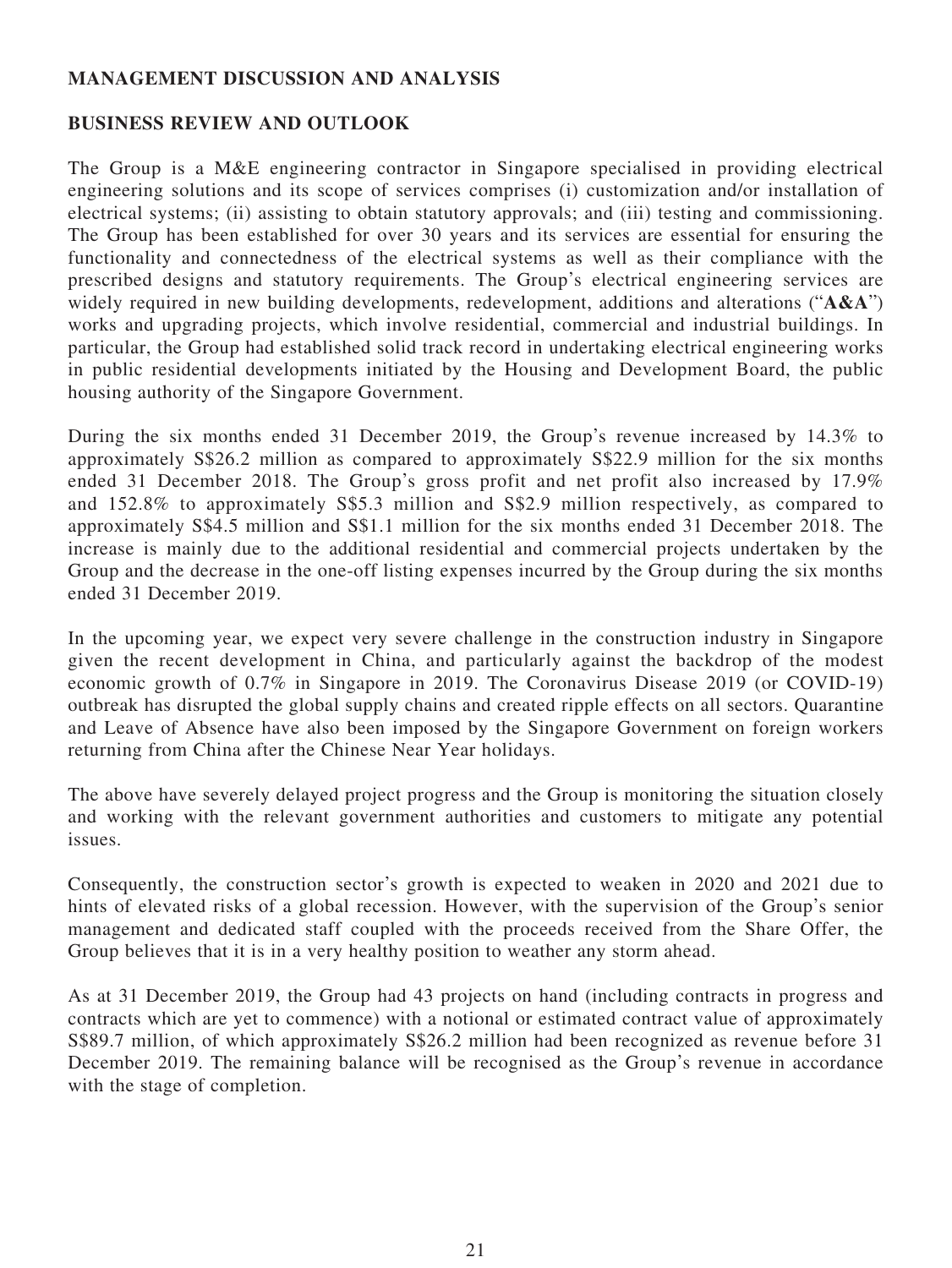## **FINANCIAL REVIEW**

| For the six months ended 31 December |             |        |  |
|--------------------------------------|-------------|--------|--|
| 2019                                 |             | Change |  |
| <b>S\$</b> million                   | S\$ million | %      |  |
| 26.2                                 | 22.9        | 14.3   |  |
| 5.3                                  | 4.5         | 17.9   |  |
| $20.2\%$                             | 19.6%       | 0.6%   |  |
| 2.9                                  |             | 152.8  |  |
|                                      |             | 2018   |  |

### **Revenue**

The Group's principal operating activities are in the provision of electrical engineering services for both public and private sector projects. The Group's electrical engineering services are widely required in new building developments, redevelopment, A&A and upgrading projects, which involve residential, commercial and industrial buildings.

|                         | For the six months ended 31 December                         |                        |                       |                                                       |                        |                          |
|-------------------------|--------------------------------------------------------------|------------------------|-----------------------|-------------------------------------------------------|------------------------|--------------------------|
|                         |                                                              | 2019                   |                       |                                                       |                        |                          |
|                         | <b>Number</b><br>of projects<br>with revenue<br>contribution | Revenue<br>S\$ million | % of total<br>revenue | Number<br>of projects<br>with revenue<br>contribution | Revenue<br>S\$ million | $\%$ of total<br>revenue |
| Public sector projects  | 33                                                           | 19.7                   | 75.1                  | 40                                                    | 20.1                   | 87.8                     |
| Private sector projects | 10                                                           | 6.5                    | 24.9                  | 12                                                    | 2.8                    | 12.2                     |
| Total                   | 43                                                           | 26.2                   | 100.0                 | 52                                                    | 22.9                   | 100.0                    |

The Group's overall revenue increased by approximately S\$3.3 million or approximately 14.3% from approximately S\$22.9 million for the six months ended 31 December 2018 to approximately S\$26.2 million for the six months ended 31 December 2019. The increase is mainly due to revenue contributed from private residential, commercial and industrial projects which has increased significantly by approximately S\$3.7 million or 134.1%.

## **Cost of Services**

The Group's cost of services increased by approximately S\$2.5 million or approximately 13.4% from approximately S\$18.4 million for the six months ended 31 December 2018 to approximately S\$20.9 million for the six months ended 31 December 2019. Such increase in cost of services was generally in line with the increase in revenue.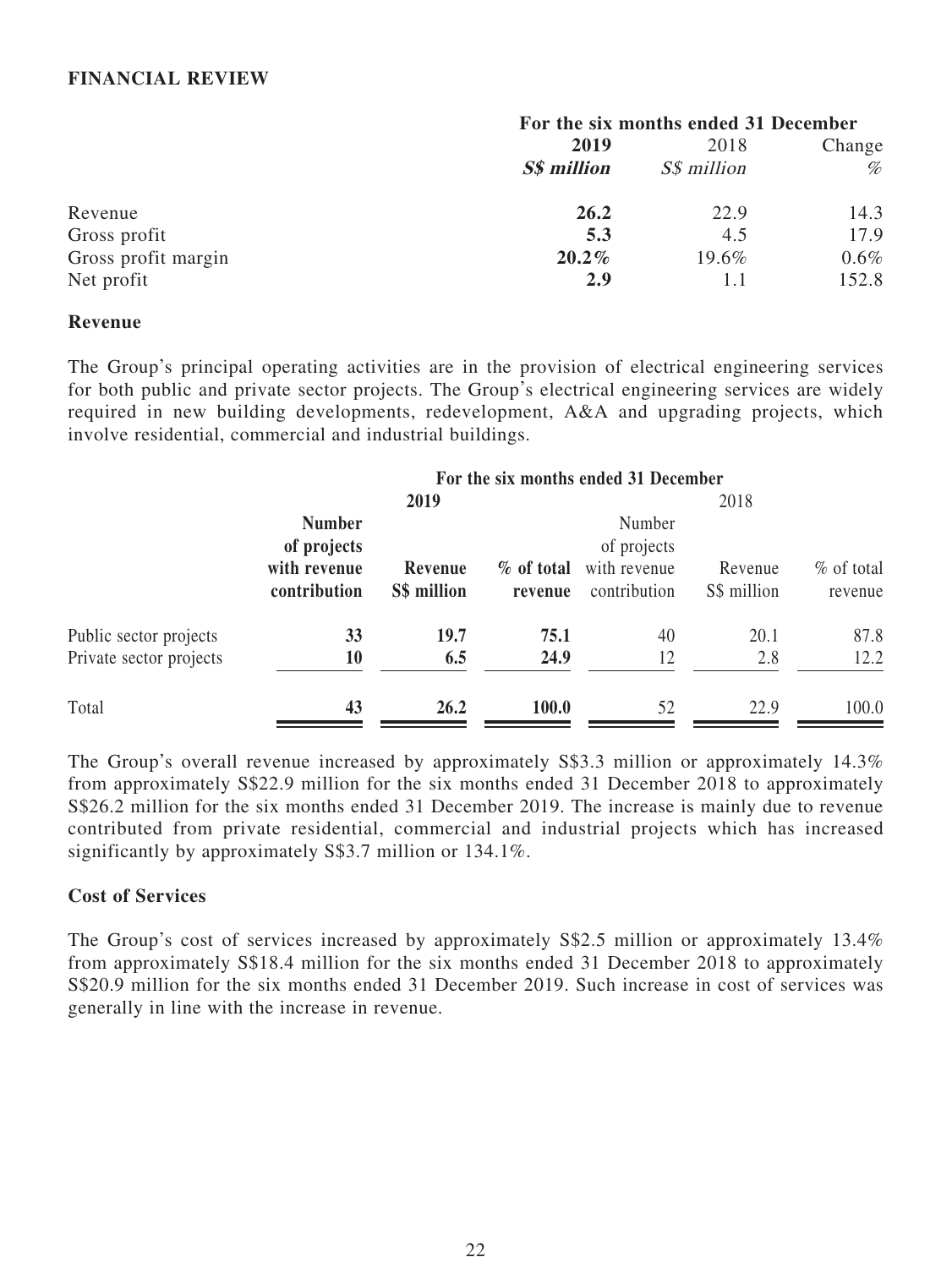## **Gross Profit and Gross Profit Margin**

|                         | For the six months ended 31 December |                    |        |                    |                                   |        |
|-------------------------|--------------------------------------|--------------------|--------|--------------------|-----------------------------------|--------|
|                         |                                      | 2019               |        | 2018               |                                   |        |
|                         | Revenue Gross profit Gross profit    |                    | margin |                    | Revenue Gross profit Gross profit | margin |
|                         | <b>S\$</b> million                   | <b>S\$</b> million | %      | <i>S\$ million</i> | S\$ million                       | %      |
| Public sector projects  | <b>19.7</b>                          | 4.1                | 20.9   | 20.1               | 4.0                               | 19.9   |
| Private sector projects | 6.5                                  | 1.2                | 18.3   | 2.8                | 0.5                               | 17.3   |
| Total                   | 26.2                                 | 5.3                | 20.2   | 22.9               | 4.5                               | 19.6   |

The gross profit of the Group for the six months ended 31 December 2019 amounted to approximately S\$5.3 million, representing an increase of approximately 17.9% as compared with approximately S\$4.5 million for the six months ended 31 December 2018, which was driven by an increase in revenue for the same period. The Group's gross profit margin for the six months ended 31 December 2019 was approximately 20.2%, which was relatively stable when compared with approximately 19.6% for the six months ended 31 December 2018.

## **Other Income**

Other income mainly included income from (i) interest income from bank, (ii) government grants, (iii) rental income, (iv) sponsorship income and (v) sundry income. During the six months ended 31 December 2019, other income amounted to approximately S\$0.1 million which is relatively stable when compared to six months ended 31 December 2018 of approximately S\$0.1 million.

## **Other Gains or Losses**

Other gains or losses mainly included (i) exchange gain and (ii) allowance for bad and doubtful debts. During the six months ended 31 December 2019, other gains or losses amounted to approximately S\$0.2 million (six months ended 31 December 2018: approximately S\$43k). The increase in other gains was mainly due to the strengthening of the Group's fixed deposits denominated in HKD during the six months ended 31 December 2019.

## **Administrative Expenses**

The administrative expenses of the Group for the six months ended 31 December 2019 amounted to approximately S\$1.1 million which is relatively stable when compared to S\$1.2 million for the six months ended 31 December 2018.

## **Finance Costs**

Finance costs for the six months ended 31 December 2019 was approximately S\$5k (six months ended 31 December 2018: nil) which represents interest on lease liabilities.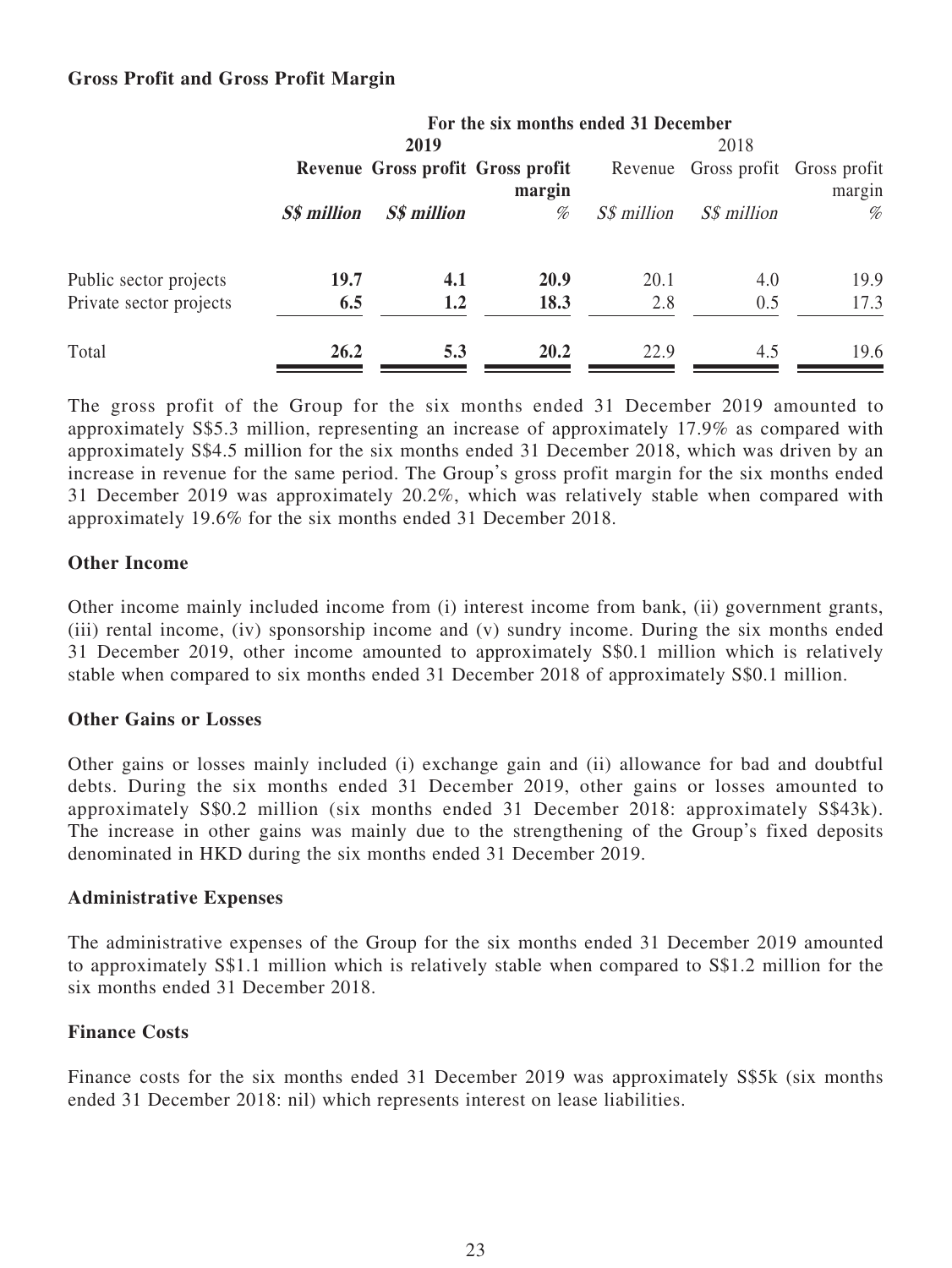# **Income Tax Expense**

The Group's income tax expense increased to approximately S\$0.8 million for the six months ended 31 December 2019 from approximately S\$0.6 million for the six months ended 31 December 2018. Such increase was mainly driven by the increase in assessable profit, excluding the tax effect of the non-deductible listing expenses of approximately S\$0.8 million incurred during the six months ended 31 December 2019.

# **Net Profit**

Profit attributable to owners of the Company for the six months ended 31 December 2019 increased by approximately S\$1.8 million from approximately S\$1.1 million for the six months ended 31 December 2018 to S\$2.9 million for the six months ended 31 December 2019. Excluding the listing expenses of approximately S\$1.7 million and S\$0.8 million for the six months ended 31 December 2018 and 31 December 2019 respectively, the profits for the six months ended 31 December 2018 and 31 December 2019 of the Group would have been approximately S\$2.9 million and S\$3.7 million respectively and the increase of profit would be approximately 30.1% year-on-year.

## **Interim Dividend**

The Board did not recommend a payment of an interim dividend for the six months ended 31 December 2019 (six months ended 31 December 2018: nil).

## **Liquidity, Financial Resources and Capital Structure**

The Company's shares were successfully listed on the Main Board of the Stock Exchange on 5 July 2019 and there has been no change in capital structure of the Group since then. The Company's capital comprises ordinary shares and capital reserves. The Group finances its working capital, capital expenditures and other liquidity requirements through a combination of its cash and cash equivalents, cash flows generated from operations and net proceeds from the Share Offer.

The Group adopts a prudent cash and financial management policy. The Group's cash, mainly denominated in SGD, USD and HKD, are generally deposited with certain financial institutions.

As at 31 December 2019, the Group had total cash and bank balances of approximately S\$20.6 million as compared to approximately S\$6 million as at 30 June 2019. The Group does not have any bank borrowings as at 31 December 2019 and 30 June 2019.

# **Pledge of Assets**

The Group did not pledge any assets to secure any banking facilities or bank loans during the six months ended 31 December 2018 and 31 December 2019.

# **Treasury Policy**

The Group has adopted a prudent financial management approach towards it treasury policy and thus maintained a healthy financial position throughout the year. The Board closely monitors the Group's liquidity position to ensure that the liquidity structure of the Group's assets, liabilities, and other commitments can meet its funding requirements all the time.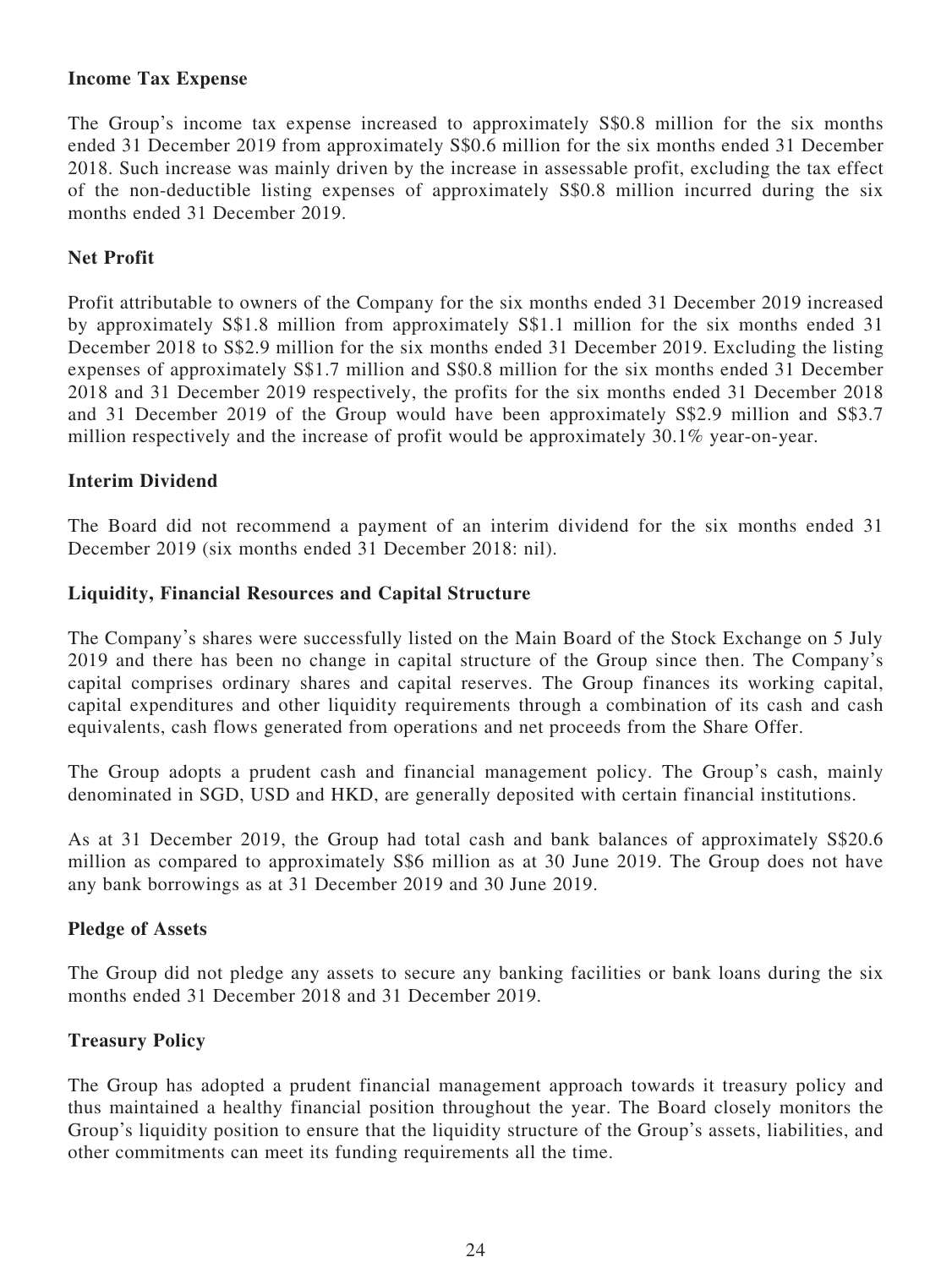# **Foreign Exchange Risk**

The Group mainly operates in Singapore. Most of the operating transactions and revenue were settled in Singapore dollars and the Group's assets and liabilities are primarily denominated in Singapore dollars. However, the Group has certain bank balances denominated in US\$ and HK\$ amounting to S\$18.5 million as at 31 December 2019 which expose the Group to foreign currency risk. The Group manages the risk by closely monitoring the movements of the foreign currency rate.

# **Gearing Ratio**

Gearing ratio is calculated by dividing all borrowings by total equity at the period-end date and expressed as a percentage. The gearing ratio of the Group as at 31 December 2019 was nil (as at 30 June 2019: nil).

# **Significant Investment, Material Acquisitions and Disposal of Subsidiaries and Associated Companies**

Apart from the reorganisation in relation to the listing of the Company's shares (as set out under the section headed "History, Development and Reorganisation" of the prospectus of the Company dated 20 June 2019 (the "**Prospectus**")), there were no significant investments held, material acquisitions or disposals of subsidiaries and affiliated companies by the Group during the six months ended 31 December 2019. Save for the business plan as disclosed in the Prospectus, there was no plan for material investments or capital assets as at 31 December 2019.

## **Future Plans for Material Investments or Capital Assets**

Save as disclosed in the Prospectus, the Group did not have other future plans for material investments or capital assets as at 31 December 2019.

## **Employees and Remuneration Policy**

As at 31 December 2019, the Group had a total of 175 employees (31 December 2018: 181 employees), including executive Directors. Total staff costs including Directors' emoluments in the six months ended 31 December 2019 amounted to approximately S\$2.8 million (six months ended 31 December 2018: approximately S\$3.2 million), salaries, wages and other staff benefits, contributions and retirement schemes. In order to attract and retain high quality staff and to enable smooth operation within the Group, the remuneration policy and package of the Group's employees are periodically reviewed. The salary and benefits levels of the employees of the Group are competitive (with reference to market conditions and individual qualifications and experience). The Group provides adequate job training to the employees to equip them with practical knowledge and skills. Apart from central provident fund and job training programs, salaries increment and discretionary bonuses may be awarded to employees according to the assessment of individual performance and market situation. The emoluments of the Directors have been reviewed by the remuneration committee of the Company, having regard to the Company's operating results, market competitiveness, individual performance and achievement, and approved by the Board.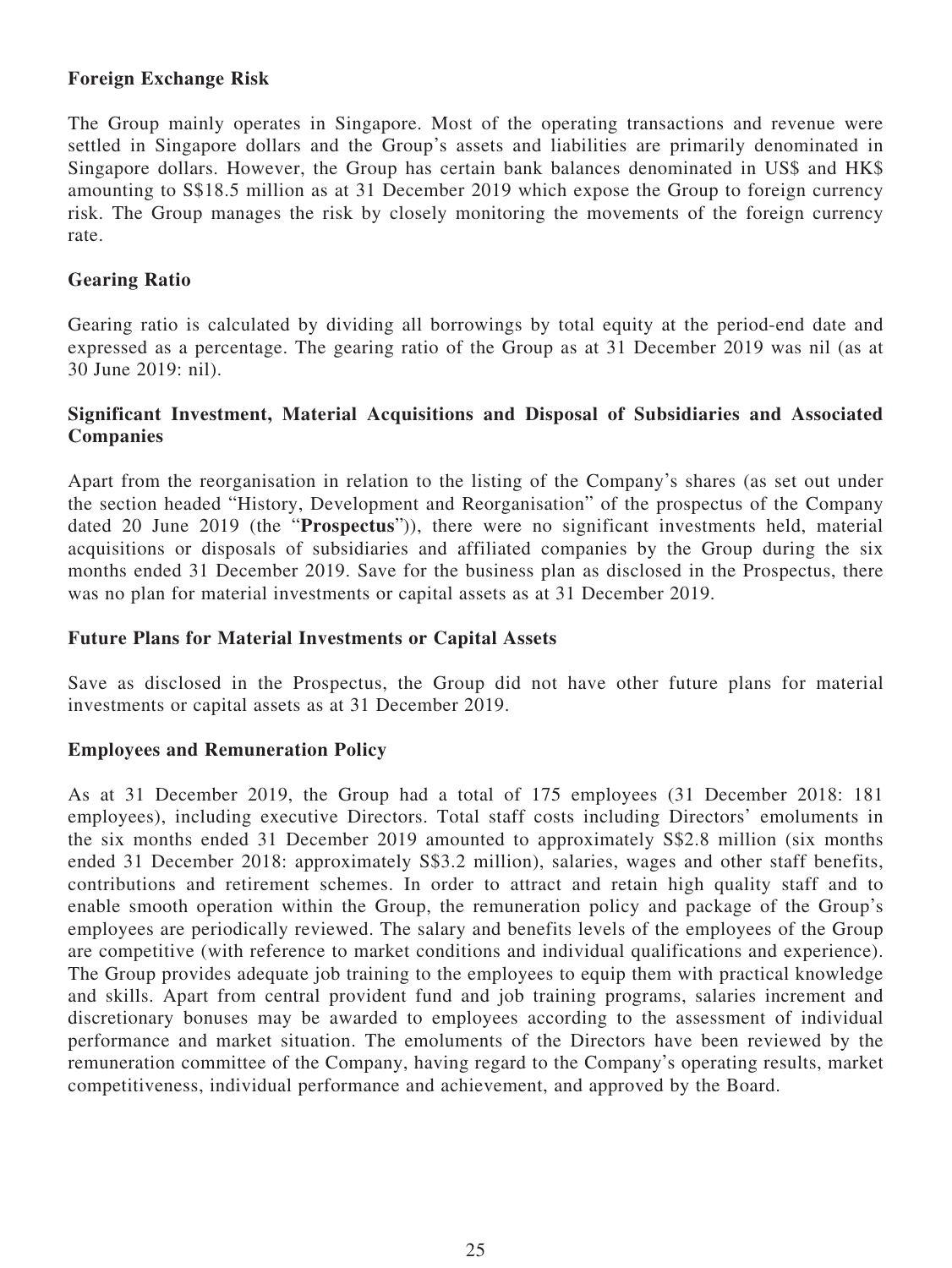# **Contingent Liabilities**

As at 31 December 2019, the Group had performance bonds of approximately S\$1.7 million (30 June 2019: S\$0.9 million) given in favour of the Group's customers as security for the due performance and observance of the Group's obligation under the contracts entered into between the Group and the customers. The performance guarantees will be released upon completion of the contracts.

## **Capital Expenditures and Capital Commitments**

During the six months ended 31 December 2019, the Group acquired items of property, plant and equipment of approximately S\$0.2 million (30 June 2019: S\$0.1 million).

As at 31 December 2019, the Group had no material capital commitments.

## **Use of Net Proceeds from the Share Offer**

The net proceeds from the Share Offer were approximately HK\$95.0 million (equivalent to approximately S\$16.6 million) (after deducting listing expenses). An analysis of the utilisation of the net proceeds from the Share Offer from the Listing Date up to 31 December 2019 is set out below:

| <b>Purposes</b>                                                                                                                                                                                                                     | S\$ million | percentage of<br>the total net<br>proceeds | Approximate<br>Approximate actual amount amount of net<br>31 December<br>2019<br>S\$ million | <b>Unused</b><br>utilised as at proceeds as at<br>31 December<br>2019<br>S\$ million |
|-------------------------------------------------------------------------------------------------------------------------------------------------------------------------------------------------------------------------------------|-------------|--------------------------------------------|----------------------------------------------------------------------------------------------|--------------------------------------------------------------------------------------|
| Acquisition of a Singapore-based air-conditioning<br>and mechanical ventilation contractor which<br>is registered under the workhead of ME01<br>(air-conditioning, refrigeration and ventilation<br>works) with at least "L4" grade | 7.1         | 42.7%                                      | 0.0                                                                                          | 7.1                                                                                  |
| Strengthening the Group's manpower by<br>recruiting additional staff                                                                                                                                                                | 2.5         | 15.3%                                      | 0.1                                                                                          | 2.4                                                                                  |
| Expanding the Group's premises for<br>its various operational needs                                                                                                                                                                 | 1.8         | 10.9%                                      | 0.0                                                                                          | 1.8                                                                                  |
| Financing the Group's upfront costs and working<br>capital requirements at the early stage of<br>carrying out its electrical engineering projects                                                                                   | 1.7         | 10.0%                                      | 1.1                                                                                          | 0.6                                                                                  |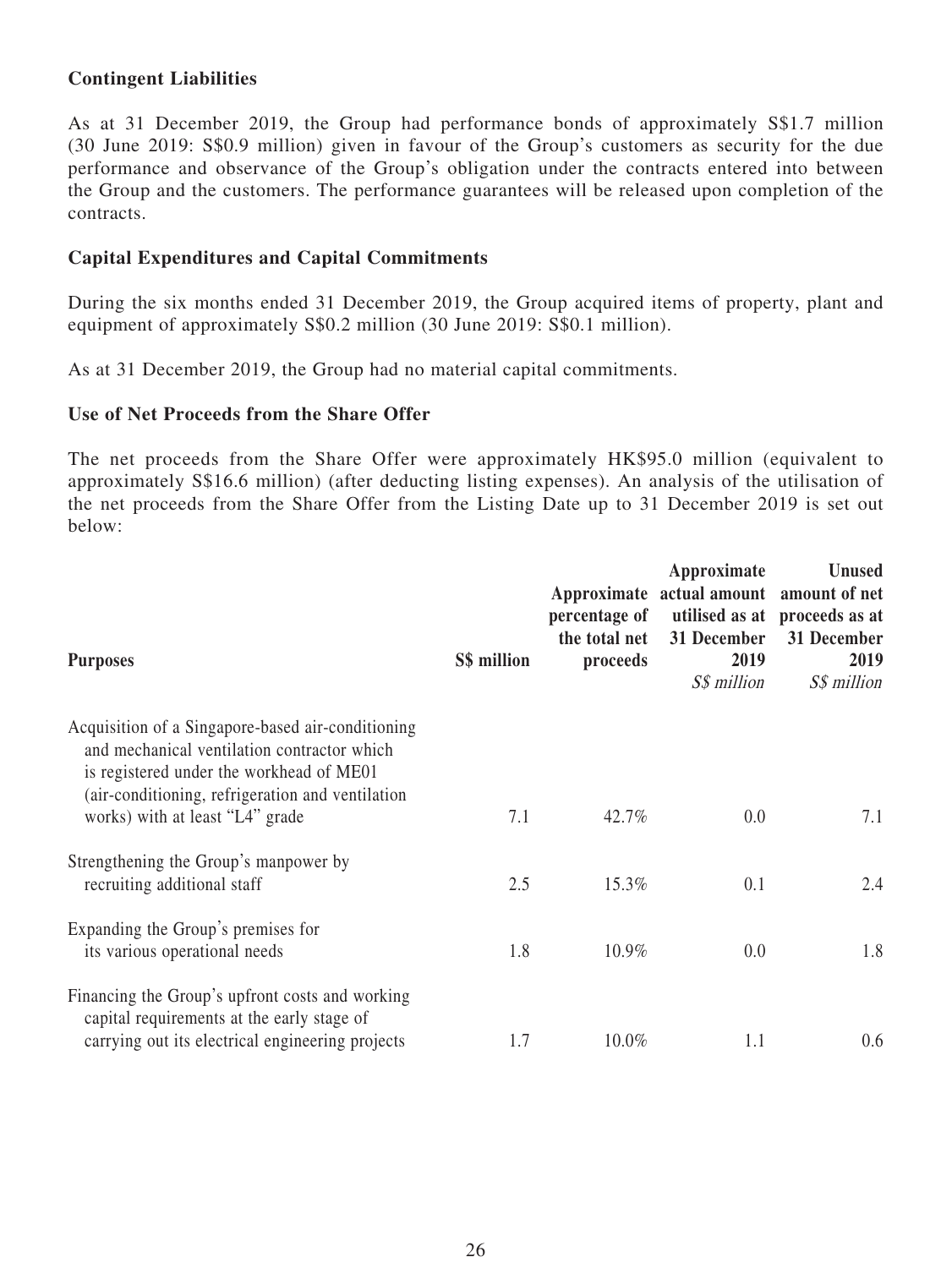| S\$ million | percentage of<br>proceeds | Approximate<br>31 December<br>2019<br>S\$ million | <b>Unused</b><br>utilised as at proceeds as at<br>31 December<br>2019<br>S\$ million |
|-------------|---------------------------|---------------------------------------------------|--------------------------------------------------------------------------------------|
| 1.4         | 8.4%                      | 0.0                                               | 1.4                                                                                  |
|             |                           |                                                   | 0.9                                                                                  |
|             |                           |                                                   | 0.2                                                                                  |
|             |                           |                                                   | 0.3                                                                                  |
|             | 0.9<br>0.3<br>0.9         | 5.4%<br>$1.7\%$<br>5.6%                           | Approximate actual amount amount of net<br>the total net<br>0.0<br>0.1<br>0.6        |

During the period from the Listing Date to 31 December 2019, the Group has utilised approximately S\$1.9 million for (i) strengthening its manpower by recruiting additional staff, (ii) financing its upfront costs and working capital requirements for its new projects, (iii) acquisition of additional lorry and (iv) its general working capital purposes, which is in line with the purposes shown above.

As at 31 December 2019, the unused amount of net proceeds was placed in interest-bearing deposits with authorised financial institutions or licensed banks in Hong Kong and Singapore. Up to 31 December 2019, all net proceeds were applied in accordance with the intentions previously disclosed in the Prospectus and the remaining net proceeds are expected to be used as planned.

# **EVENTS AFTER THE REPORTING PERIOD**

There are no significant events affecting the Group which have occurred after the six months ended 31 December 2019 and up to the date of this announcement.

# **CORPORATE GOVERNANCE**

During the six months ended 31 December 2019, the Company complied with the code provisions as set out in the Corporate Governance Code contained in Appendix 14 to the Listing Rules.

## **PURCHASE, SALE OR REDEMPTION OF THE COMPANY'S LISTED SECURITIES**

Neither the Company nor any of its subsidiaries purchased, sold or redeemed any of the Company's listed securities during the six months ended 31 December 2019.